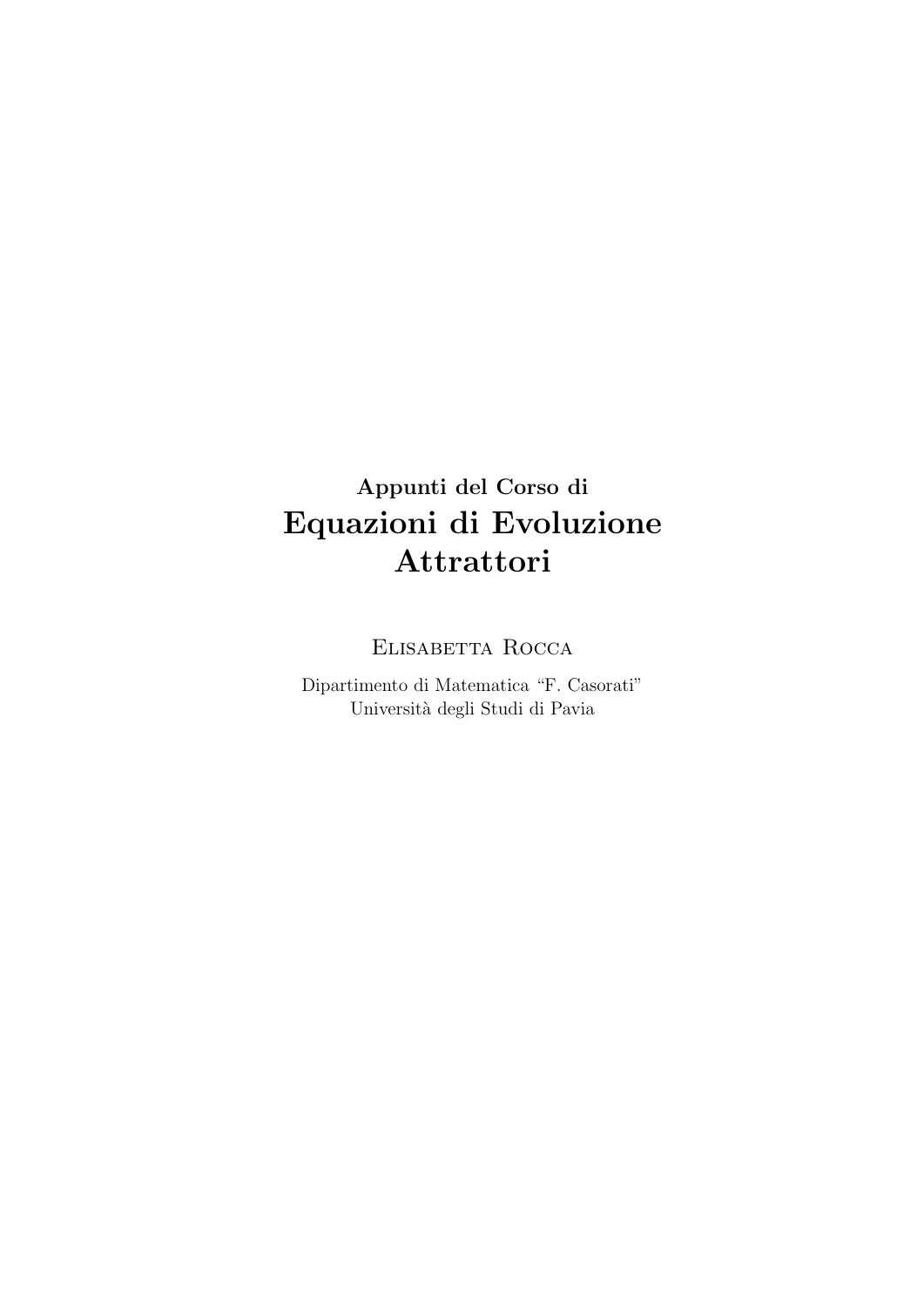## 1. Semigroups of operators and dynamical systems

A dynamical system (DS) is a set of parameters, state variables which evolves with respect to time. To be more precise, a DS  $(X, S(t))$  is determined by a phase space  $X$ ,  $X$  being a real Banach space which consists of all possible values of the parameters describing the state of the system (phase space), and an evolution map  $S(t): X \to X$ , which allows to find the state of the system at time  $t > 0$  if the initial state at  $t = 0$  is known. Some authors (e.g., Robinson) call it semi-dinamical system (being defined for nonnegative times only).

Very often, in mechanics or in physics, the evolution of the phenomena under consideration is governed by systems of differential equations. If the system consists of ordinary differential equations (ODE) then it can be formulated as

$$
u'(t) = F(t, u(t))
$$

for some nonlinear function  $F: \mathbb{R}_+ \times \mathbb{R}^n \to \mathbb{R}^n$ . If F does not depends explicitly on time the equation is called autonomous. From now on we consider only this situation, that is

$$
u^\prime(t)=F(u(t))
$$

where  $F: \mathbb{R}^n \to \mathbb{R}^n$ . Assume that for any initial datum  $u_0 \in \mathbb{R}^n$ , our equation has a unique solution  $u \in C([0,\infty), \mathbb{R}^n)$  satisfying the initial condition  $u(0) = u_0$ . Also, we suppose that the solution continuously depends on the initial data. Then we have a so-called *finite-dimensional* DS since here the phase space is  $X = \mathbb{R}^n$ . In the case of a system whose possible initial states are described by functions  $u_0 = u_0(x)$  depending on the *spatial* variable x, the evolution is usually governed by partial differential equations (PDE). Hence, the corresponding phase space  $X$  is some infinite-dimensional function space (e.g.  $X = L^2(\Omega)$ , or  $X = H_0^1(\Omega)$ ). Such DS are usually called *infinite-dimensional*.

To refer to concrete examples, we can think to

$$
u'(t) = \Delta u(t) + f(u(t))
$$

or

$$
\left(\begin{array}{c}u'(t)\\v'(t)\end{array}\right)=\left(\begin{array}{c}v(t)\\ \Delta u(t)+f(u(t))\end{array}\right)
$$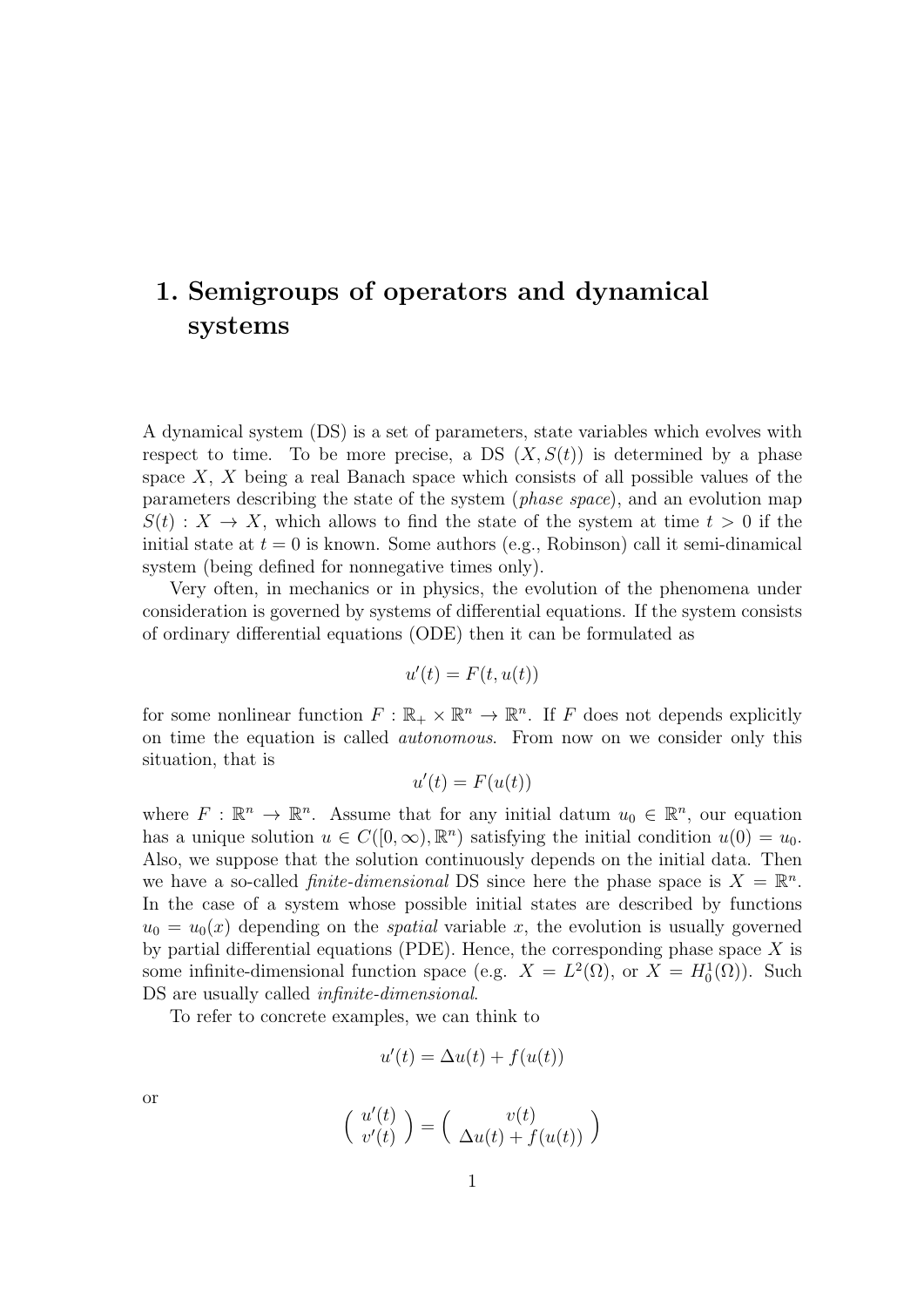where  $\Delta$  is the Laplacian with homogeneous Dirichlet boundary condition. In the former case the *phase space* X is  $L^2(\Omega)$ , whereas in the latter is  $H_0^1(\Omega) \times L^2(\Omega)$ . Observe that we have considered autonomous equations, i.e., without an explicit dependence on t. Again, assume that for any initial datum  $u_0 \in X$ , our equations have a unique solution  $u \in C([0,\infty), X)$  satisfying the initial condition  $u(0) = u_0$ . Here by "solution" we mean a solution in some weak sense. Also, we suppose that the solution continuously depends on the initial data.

In all the quoted examples (autonomous equations) we denote by

$$
S(t)u_0 = u(t), \quad t \ge 0
$$

the solution at time  $t \geq 0$  of the equation with datum  $u_0 \in X$  given at the initial time  $t = 0$ . More in details, we built a one-parameter family  $\{S(t)\}_{t\geq0}$  of maps from  $X$  into  $X$ . Obviously, this family has to reflect the results we know about the equation. Therefore, existence and uniqueness of global solutions for all initial data translates into requiring that  $S(t): X \to X$  is well-defined for every  $t \geq 0$ . Since the system is autonomous, the solution at time  $t + \tau$  with initial datum  $u_0$  is the same of the solution at time t with initial datum  $u(\tau)$ , where  $u(\tau)$  is the solution at time  $\tau$  with initial datum  $u_0$ . In terms of  $S(t)$  we have the equality  $S(t + \tau) = S(t)S(\tau)$ , where  $S(t)S(\tau)$  means  $S(t) \circ S(\tau)$ . Since  $u(0) = u_0$  this means that  $S(0) = \mathbb{I}$ . For every  $u_0, u(t)$  is continuous in X, that is,  $S(\cdot)u_0 \in C([0,\infty), X)$  for all  $u_0 \in X$ . Finally, if  $u_0 \to \bar{u}_0$  then  $u(t) \to \bar{u}(t)$ . This reads  $S(t) \in C(X,X)$ , for all  $t \geq 0$ . Summarizing all these considerations we have

**1.1 Definition.** Let X be a real Banach space. A *dynamical system* (or a *strongly* continuous semigroup of operators, or a  $C_0$ -semigroup of operators) on X is a oneparameter family of functions  $S(t) : X \to X$   $(t \geq 0)$  satisfying the properties:

- **S.1**  $S(0) =$ **I**;
- **S.2**  $S(t + \tau) = S(t)S(\tau)$ , for all  $t, \tau > 0$ ;
- S.3  $t \mapsto S(t)x \in C([0,\infty), X)$ , for all  $x \in X$ ;
- **S.4**  $S(t) \in C(X, X)$ , for all  $t \geq 0$ .

Notice that (S.2) implies that  $S(t)$  and  $S(\tau)$  commute for all  $t, \tau \geq 0$ .

**Remark.** The limitation  $X$  Banach space is superfluous. At this stage, the definition makes sense for X topological space (no linear structure is needed).

Remark. Notice that we do not require the joint continuity

$$
(t, x) \mapsto S(t)x \in C([0, \infty) \times X, X)
$$

even if in most practical situations originating from PDE this is the case.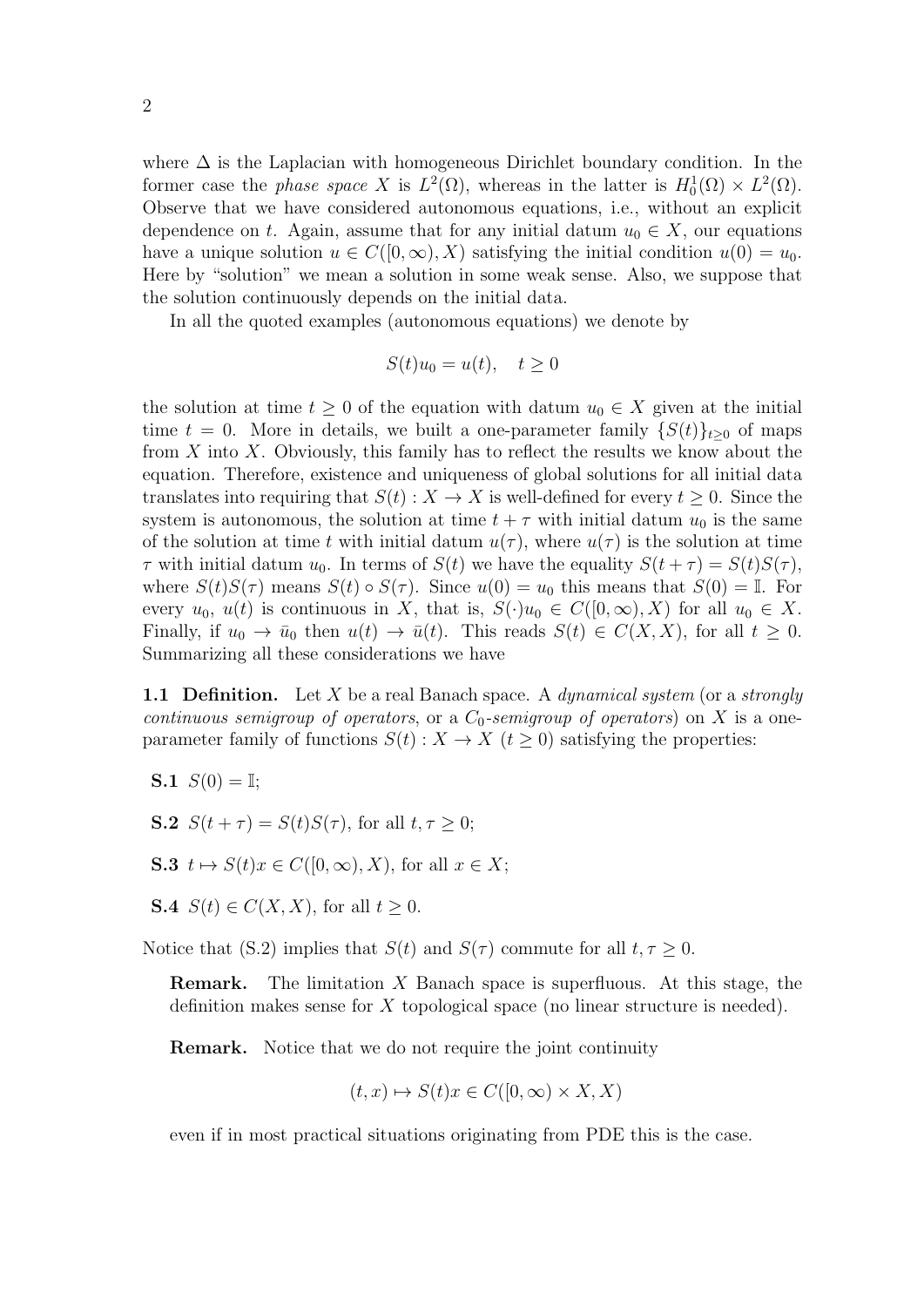1.2 [Exercise] Let  $\mathcal{K} \subset X$  be a compact set. If the joint continuity holds, prove that  $\forall \varepsilon > 0$  and  $\forall T > 0$  there exists  $\delta = \delta(\varepsilon, T, \mathcal{K})$  such that, for  $u \in X$  and  $k \in \mathcal{K}$ then it holds

$$
||u - k|| \le \delta \quad \Longrightarrow \quad ||S(t)u - S(t)k|| \le \varepsilon, \qquad \forall \ t \in [0, T].
$$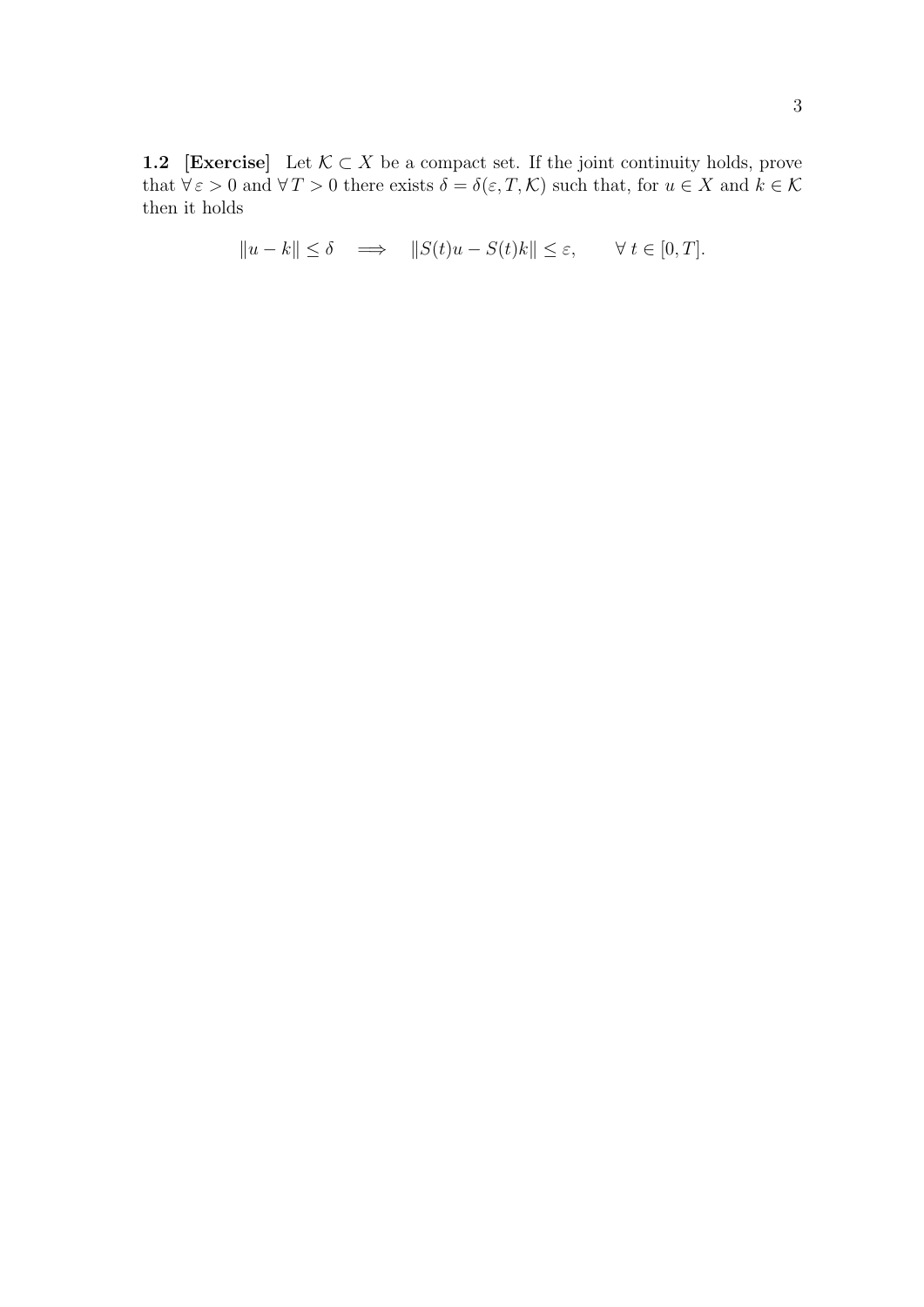### 2. Introduction to global attractors

"It is impossible to study the properties of a single mathematical trajectory. The physicist knows only bundles of trajectories, corresponding to slightly different initial conditions."

Léon Brillouin

The qualitative study of DS of finite dimension goes back from the beginning of the 20th century with the pioneering works of Poincaré on the  $N$ -body problem. One of the most surprising and significant facts discovered at first was that even relatively simple equations can generate very complicated chaotic behaviors. Moreover these types of systems are extremely sensitive to initial conditions, that is, the trajectories (solutions) with close but different initial data diverge exponentially.

Let us examine a simple example that should clarify Brillouin's words. Consider the dynamical system generated by the ODE in  $X = \mathbb{R}$ 

$$
u'=u-u^3.
$$

If the initial datum  $u_0$  is positive, then  $u(t) \rightarrow 1$  as  $t \rightarrow \infty$ . Conversely, if  $u_0$  is negative,  $u(t) \rightarrow -1$  for  $t \rightarrow \infty$ . If  $u_0 = 0$ , then  $u(t) \equiv 0$ . Therefore a very small change of the initial datum can produce a big difference as  $t \to \infty$ .

Moreover, we mention the famous example of the Lorenz system which is defined by the system of ODE in  $X = \mathbb{R}^3$ 

$$
\begin{cases}\nx' = \sigma(y - x) \\
y' = -xz + rx - y \\
z' = xy - bz\n\end{cases}
$$

Here  $\sigma$ , r and b are three positive numbers representing the Prandtl and Rayleigh numbers and the aspect ratio. These equations are obtained by truncation of the Navier-Stokes equations and give an approximate description of the horizontal fluid layer heated from below. The warmer fluid formed at the bottom tends to rise, creating convection currents. This is similar to what happens in the earth's atmosphere. For a sufficiently intense heating, the time evolution has a sensitive dependence on the initial conditions, thus representing a very irregular and chaotic convection. This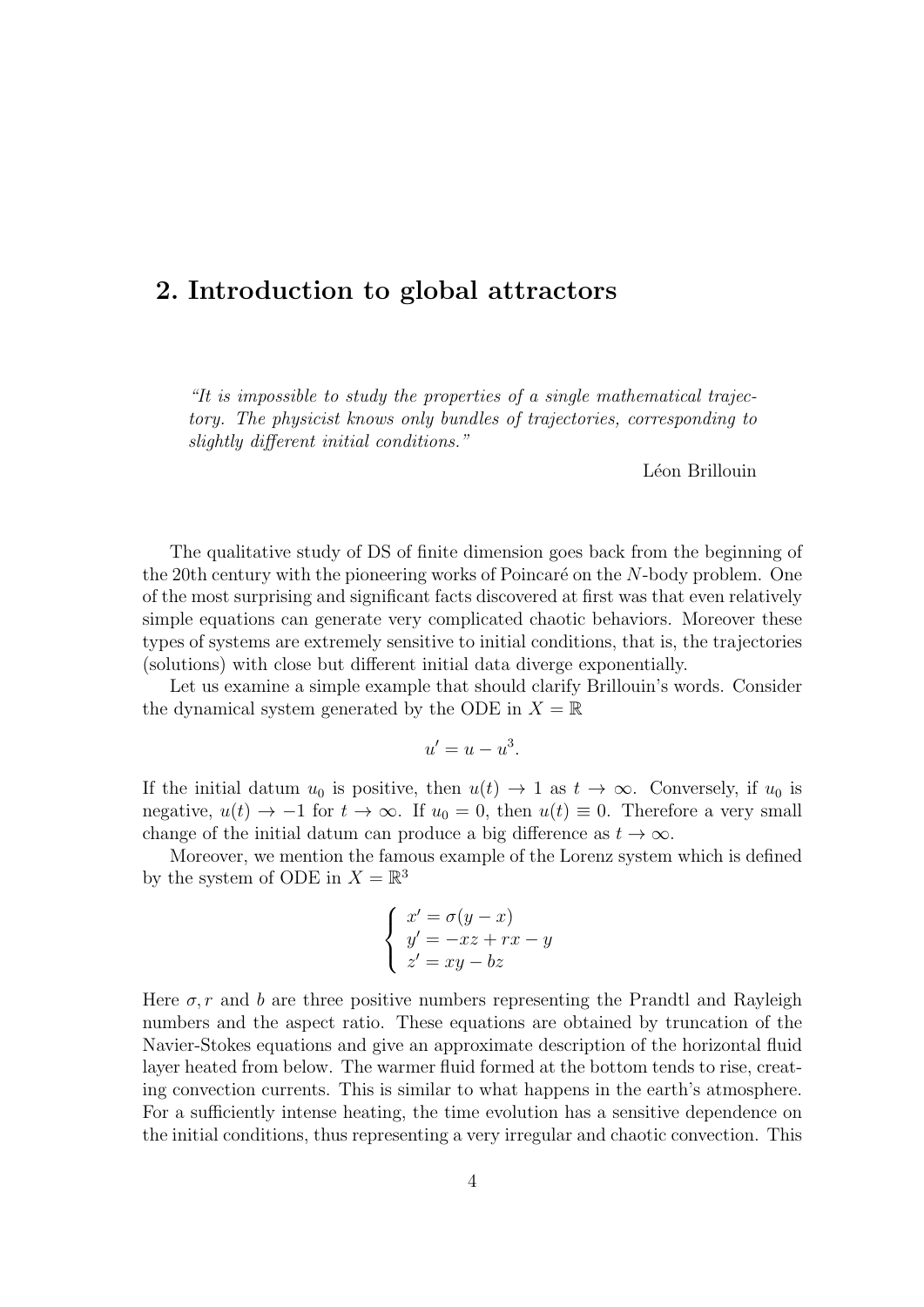fact was used by Lorenz to justify the so-called "butterfly effect", a metaphor for the imprecision of weather forecast.

These examples show that if we want to perform an asymptotic analysis which is relevant from the physical viewpoint, we have to change our perspective, and find a way to get information on the evolution of a set of initial data, rather then a single initial datum.

The theory of DS in finite dimensions has been extensively developed by many mathematicians during the 20th century. In particular, it is known that, very often, the trajectories (solutions) of a chaotic system are localized, up to a transient process, in some subset of the phase space having a very complicated fractal geometric structure which accumulates the nontrivial dynamics of the system.

We now turn to infinite-dimensional DS generated by PDE. A first important difficulty which arises here is that the analytic structure of a PDE is essentially more complicated than that of an ODE and, in particular, we do not have in general the unique solvability theorem as for ODE. So that, even finding the proper phase space and the rigorous construction of the associated DS can be a highly nontrivial problem. It suffices to recall the example of the three-dimensional Navier-Stokes system (one of the most important equation of mathematical physics) for which the required associate DS has not been constructed yet! Nevertheless, there exists a large number of equations for which the problem of the global existence and uniqueness of a solution has been solved. Thus, the question of extending (in these cases) the highly developed finite-dimensional DS theory to infinite dimension arises naturally. Observe that in this context the evolution system generated by PDE is treated as an ODE whose solutions (trajectories) are viewed as curves in a suitable phase space of infinite dimension.

One of the most important class of such equations consists of the so-called dissipative PDE. This mathematical notion originates from the fact that in many natural phenomena various kinds of dissipation are present, like, e.g., viscosity, friction, heat loss. In the study of the evolution of these phenomena it can be observed the decaying of some form of energy (to be suitably defined). From the mathematical viewpoint, a dynamical system may be called dissipative if there exists a bounded absorbing set; that is, a subset in the phase space which attracts, in some sense, any trajectory without being necessarily compact or of finite fractal dimension. We emphasize once more that the phase space  $X$  is infinite-dimensional. Nevertheless, it was observed in some experiments that, up to a transient process, the trajectories of the DS under study are localized inside very thin subsets of the phase space. These subsets present a complicated geometric structure which attracts all the non trivial dynamics of the system. It was conjectured a little later that these sets are, in some proper sense, finite-dimensional and that the dynamics restricted to them (they are invariant in time) can be effectively described by a finite number of parameters. Thus, (when this conjecture turns out to be true), in spite of the infinite-dimensional initial phase space, the effective dynamics (reduced to this invariant set) is finite-dimensional and can be studied by using the algorithms and concepts of the classical finite-dimensional DS theory. In particular, this means that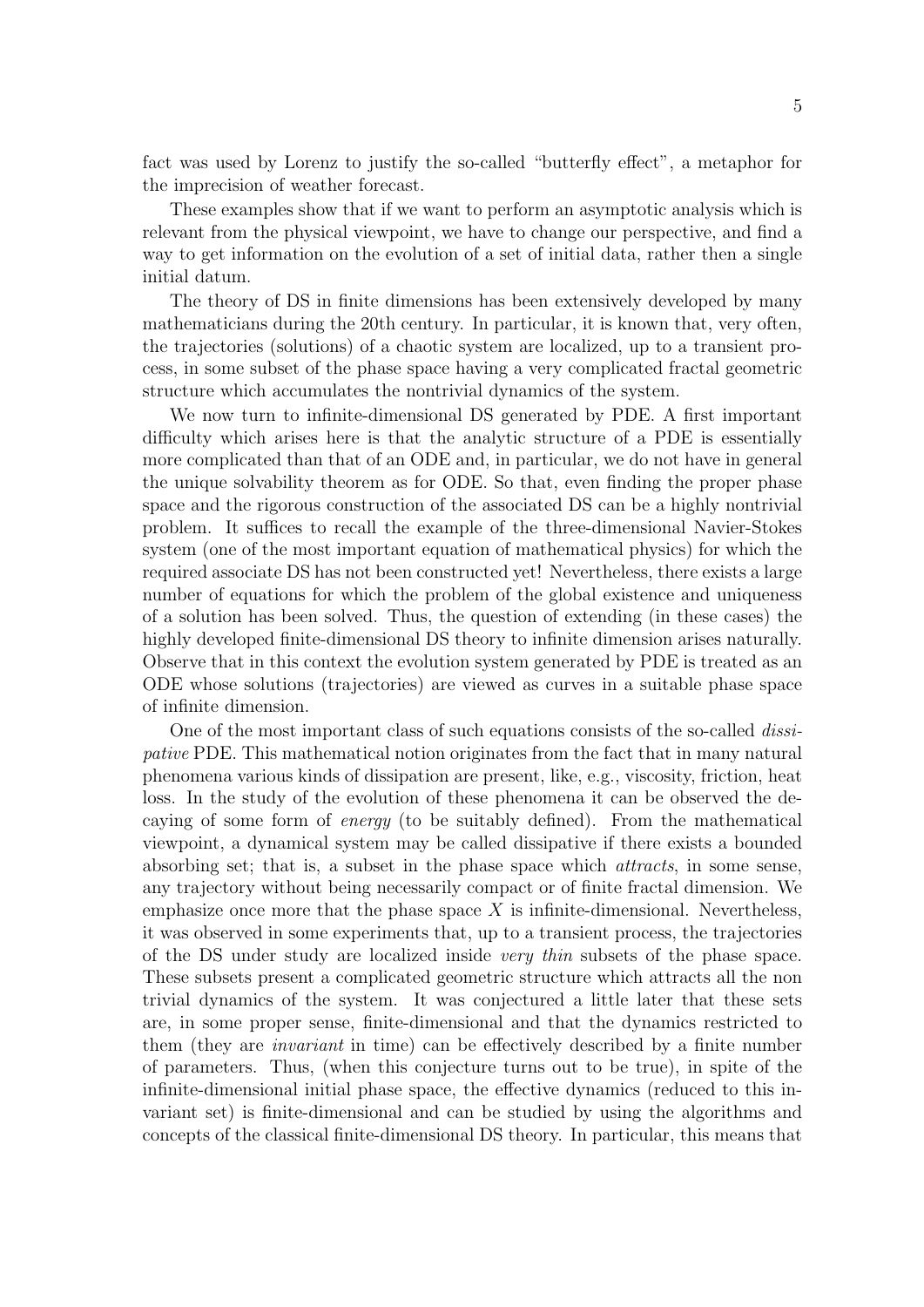the infinite-dimensionality plays here only the role of (possibly essential) technical difficulties which cannot, however, produce any new dynamical phenomena which are not observed in the finite-dimensional theory. This fact can be of some help, for instance, for possible numerical approximations. Hence, in this context, a further nice mathematical feature of a dissipative dynamical system is the existence of the global attractor, that is, the minimal compact set (so, very thin!) that attracts uniformly any bounded set in the phase space. In some cases it can be proved that the global attractor possesses final fractal dimension.

Finally, we would like to mention the study of attractors for nonautonomous systems, that is, systems of PDE in which time appears explicitly. This situation is much more delicate and not still completely exploited.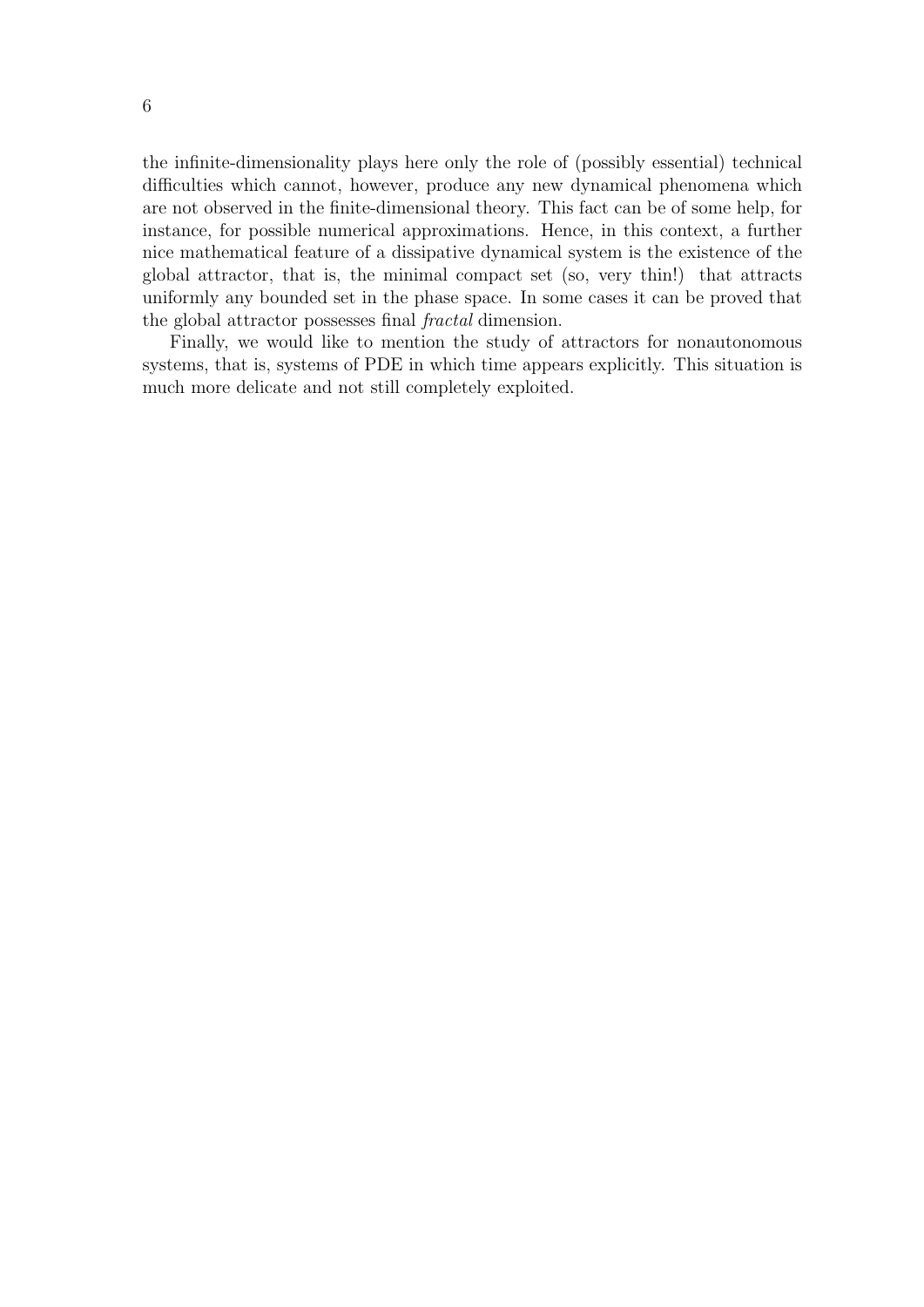### 3. The global attractor

Here and in the sequel, let X be a real Banach space, and let  $S(t)$  be a dynamical system on  $X$ . In fact all the results that will be given hold for  $X$  complete metric space in which balls are connected, upon replacing the norm, whenever it occurs, with the distance.

#### Limit sets

Let us begin with some definitions.

**3.1 Definition.** Let  $x \in X$ , the *orbit* of x (or *trajectory* starting at x) is the set

$$
\Gamma(x) = \bigcup_{t \ge 0} S(t)x \subset X.
$$

**3.2 Definition.** A function  $y : \mathbb{R} \to X$  is a *complete bounded trajectory* of  $S(t)$  if

$$
\sup_{t\in\mathbb{R}}\|y(t)\|<\infty
$$

and

$$
y(t+\tau) = S(t)y(\tau), \qquad \forall \ t \ge 0, \ \forall \ \tau \in \mathbb{R}.
$$

**3.3** [Exercise] Show that  $y \in C(\mathbb{R}, X)$ .

**3.4 Definition.** An *equilibrium point* of  $S(t)$  is a point  $u_0 \in X$  such that

$$
S(t)u_0 = u_0, \qquad \forall \ t \ge 0.
$$

If we assume that  $S(t)$  is the family of operators associated to the equation

$$
\frac{d}{dt}u(t) = A(u)(t),
$$

then  $u_0$  is an equilibrium point if and only if  $A(u_0) = 0$  (in some weak sense).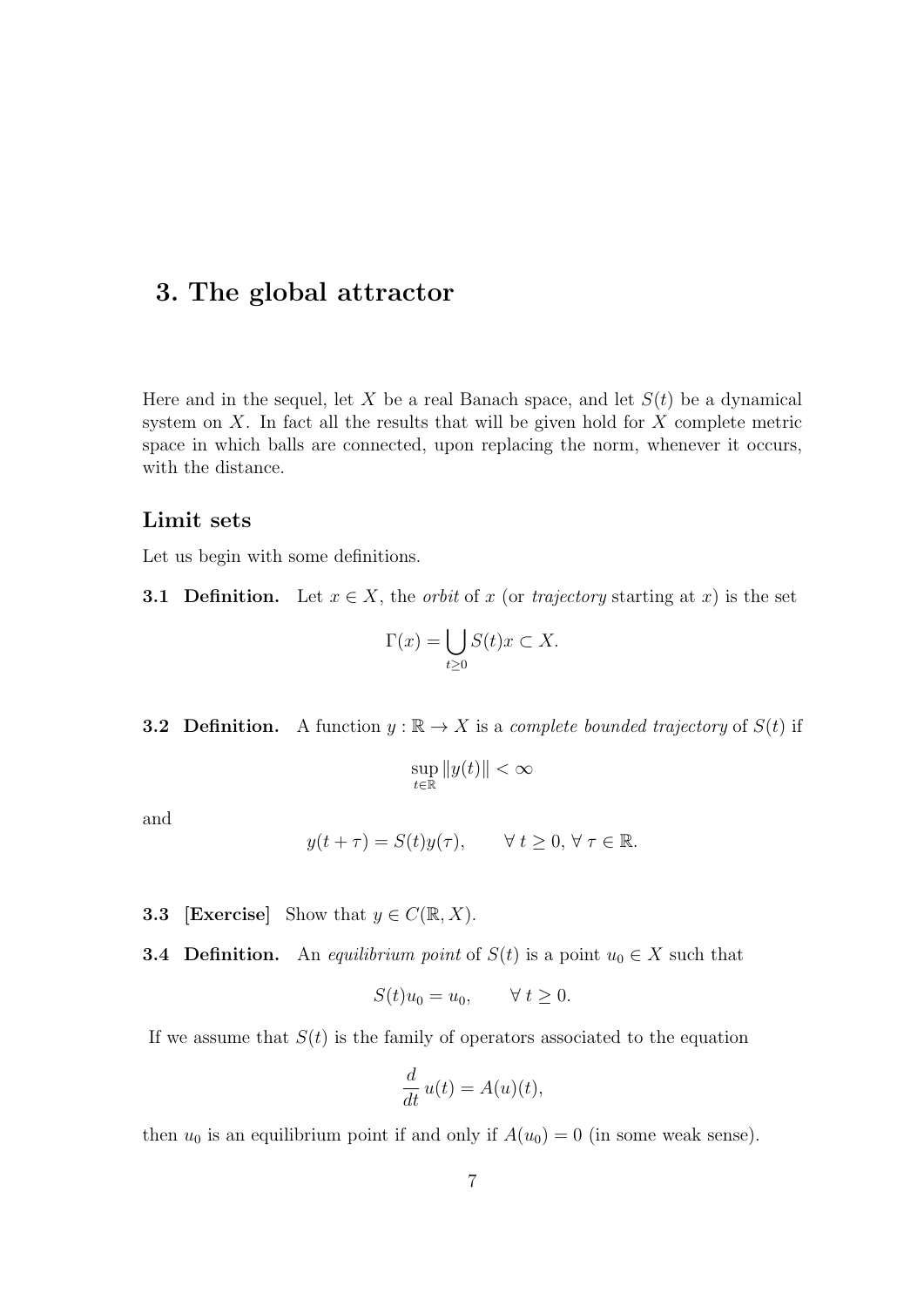8

**3.5 Definition.** Denote by  $S(t)\mathcal{B} = \bigcup_{x \in \mathcal{B}} S(t)x$ . A nonempty set  $\mathcal{B} \subset X$  is (positively) invariant for  $S(t)$  if

$$
S(t)\mathcal{B} \subset \mathcal{B}, \qquad \forall \ t \ge 0.
$$

A nonempty set  $\mathcal{B} \subset X$  is fully invariant for  $S(t)$  if

$$
S(t)\mathcal{B} = \mathcal{B}, \qquad \forall t \ge 0.
$$

**Remark.** If  $\beta$  is fully invariant, then the whole set is important in the dynamics since no part of  $\beta$  disappears as we run the dynamics on  $\beta$  forward in time.

**Remark.** If  $\mathcal{B} \subset X$  is an invariant set for  $S(t)$ , then the restriction of  $S(t)$ on  $\mathcal B$  is a dynamical system on  $\mathcal B$ . If in addition  $\mathcal B$  is fully invariant and  $S(t)$ is injective on B, then  $S(-t) = S(t)^{-1}$  is well defined. It is then easy to check that  $(S.2)-(S.3)$  hold for the restriction of  $S(t)$  on  $\mathcal{B}$ , replacing  $[0,\infty)$  with  $\mathbb{R}$ . In terms of the differential equation associated to  $S(t)$ , this means that, for data on  $\mathcal{B}$ , we have backwards uniqueness. Finally, if  $\mathcal{B}$  is compact, then (S.4) holds for all  $t \in \mathbb{R}$ .

**3.6** [Exercise] Let  $B \subset X$  be a compact invariant set for  $S(t)$ . Show that  $S(t)$ is a strongly continuous group of operators on B.

**3.7 Definition.** The  $\omega$ -limit set of a nonempty set  $\mathcal{B} \subset X$  is given by

$$
\omega(\mathcal{B}) = \{ x \in X : \exists t_n \to \infty, x_n \in \mathcal{B} \text{ with } S(t_n)x_n \to x \}.
$$

In particular the  $\omega$ -limit set of a single point  $x_0 \in X$  is

 $\omega(x_0) = \{x \in X : \exists t_n \to \infty \text{ with } S(t_n)x_0 \to x\}.$ 

**Remark.** Notice that  $\omega(\mathcal{B})$  might be empty. If x is an equilibrium point, then  $\omega(x) = \{x\}.$ 

Now we want to describe better the properties of an  $\omega$ -limit set. For the sake of brevity we denote by B the closure of  $B \subset X$  with respect to the metric induced by the norm in X.

**3.8 Proposition.** Let  $B \subset X$  and  $\omega(B)$  be a nonempty set. Then we have

- $\bullet \ \omega(\mathcal{B}) = \bigcap_{t \geq 0} \bigcup_{\tau \geq t} S(\tau) \mathcal{B}$
- $\omega(S(t)\mathcal{B}) = \omega(\mathcal{B}), \quad \forall t \geq 0$
- $S(t)\omega(\mathcal{B}) \subset \omega(\mathcal{B})$ , that is  $\omega(B)$  is invariant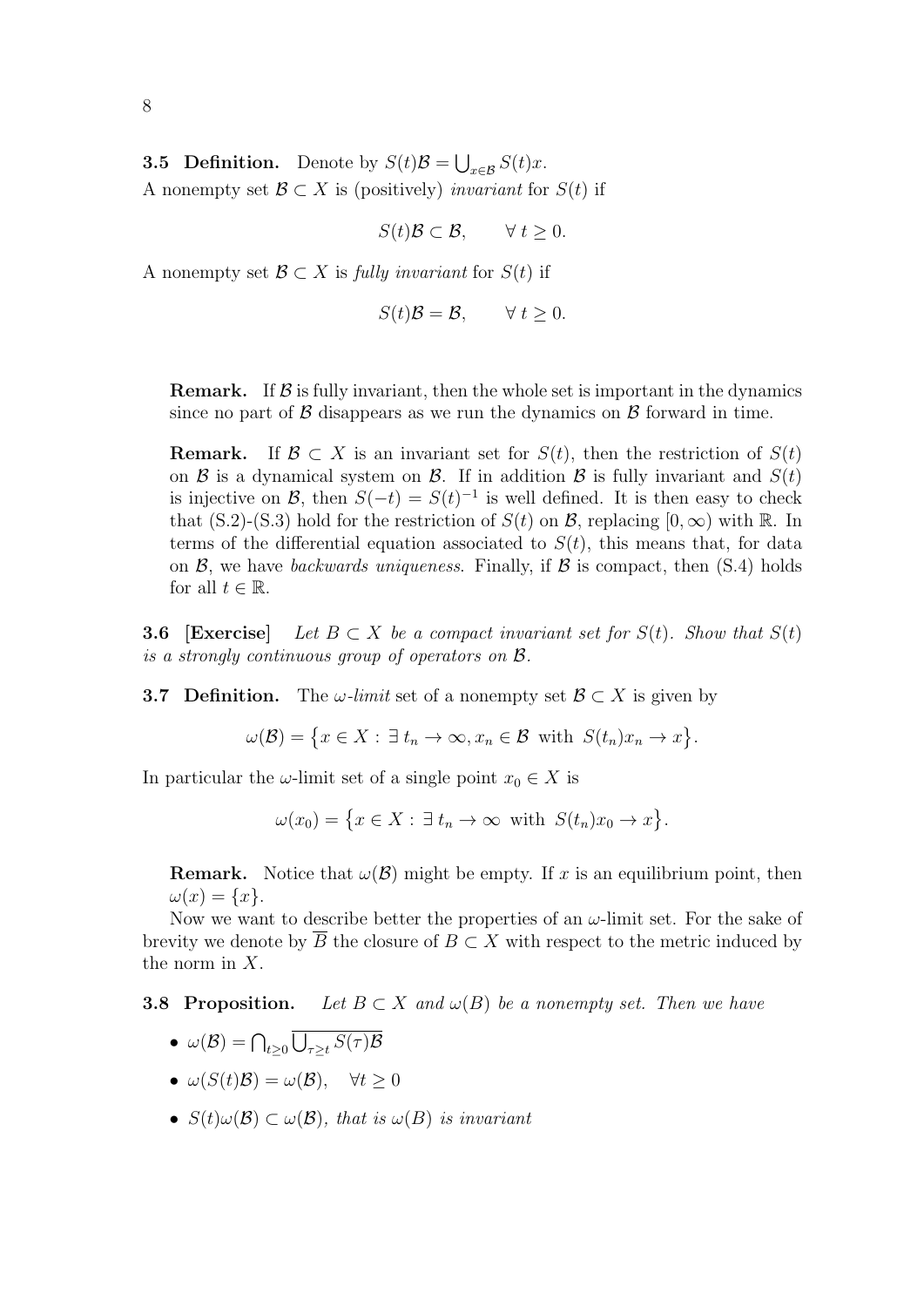proof (1) Let

$$
x \in \bigcap_{t \geq 0} \overline{\bigcup_{\tau \geq t} S(\tau)} \mathcal{B}.
$$

Then

$$
x \in \overline{\bigcup_{\tau \ge t} S(\tau)\mathcal{B}}, \qquad \forall t \ge 0.
$$

Setting  $t = n \in \mathbb{N}$ , we find  $\tau_n \geq n$  and  $x_n \in B$  such that

$$
||S(\tau_n)x_n - x|| \le \frac{1}{n}
$$

from which we deduce  $S(\tau_n)x_n \to x$ , as  $n \to +\infty$ , and then  $x \in \omega(B)$ .

Conversely, if  $x \in \omega(\mathcal{B})$ , then there exist  $\tau_n \to +\infty$  and  $x_n \in B$  such that  $S(\tau_n)x_n \to x$ , as  $n \to +\infty$ . Choosing  $t \geq 0$  we can take  $\tau_n \geq t$ . Then we get  $x \in \bigcup_{\tau \geq t} S(\tau) \mathcal{B}$  for all  $t \geq 0$ . Finally,  $x \in \bigcap_{t \geq 0} \bigcup_{\tau \geq t} S(\tau) \mathcal{B}$ .

(2) Fix  $t \geq 0$ . Consider  $x \in \omega(S(t)\mathcal{B})$ . Then there exist  $\tau_n \to +\infty$  and  $x_n \in \mathcal{B}$ such that  $S(\tau_n)(S(t)x_n) = S(\tau_n + t)x_n \to x$ , as  $n \to +\infty$ . Setting  $\tau_n + t = t_n$  we easily obtain  $x \in \omega(\mathcal{B})$ .

Conversely, let  $x \in \omega(\mathcal{B})$ . Then there exist  $t_n \to +\infty$  and  $x_n \in \mathcal{B}$  such that  $S(t)x_n \to x$ , as  $n \to +\infty$ . Fix  $t \geq 0$ , we can take  $t_n \geq t$ . Hence we have

$$
S(t_n)x_n = S(t_n - t)(S(t)x_n) = S(\tau_n)(S(t)x_n) \to x
$$

as  $n \to +\infty$ . We conclude  $x \in \omega(S(t)\mathcal{B})$ .

(3) Let  $x \in \omega(\mathcal{B})$ . Then  $S(t_n)x_n \to x$ , as  $n \to +\infty$ , for some  $x_n \in \mathcal{B}$  and  $t_n \to \infty$ . Fix  $t \geq 0$ . Since  $S(t) \in C(X, X)$ , then

$$
S(t + t_n)x_n = S(t)S(t_n)x_n \to S(t)x
$$

as  $n \to +\infty$ . That is,  $S(t)x \in \omega(\mathcal{B})$ .

#### Dissipative systems

**3.9 Definition.** A nonempty set  $\mathcal{B}_0 \subset X$  is an absorbing set for  $(X, S(t))$  if for every bounded set  $\mathcal{B} \subset X$  there exists  $t_{\mathcal{B}} \geq 0$  such that

$$
S(t)\mathcal{B} \subset \mathcal{B}_0, \qquad \forall t \geq t_{\mathcal{B}}.
$$

**3.10 Definition.**  $(X, S(t))$  is *dissipative* if it has a bounded absorbing set.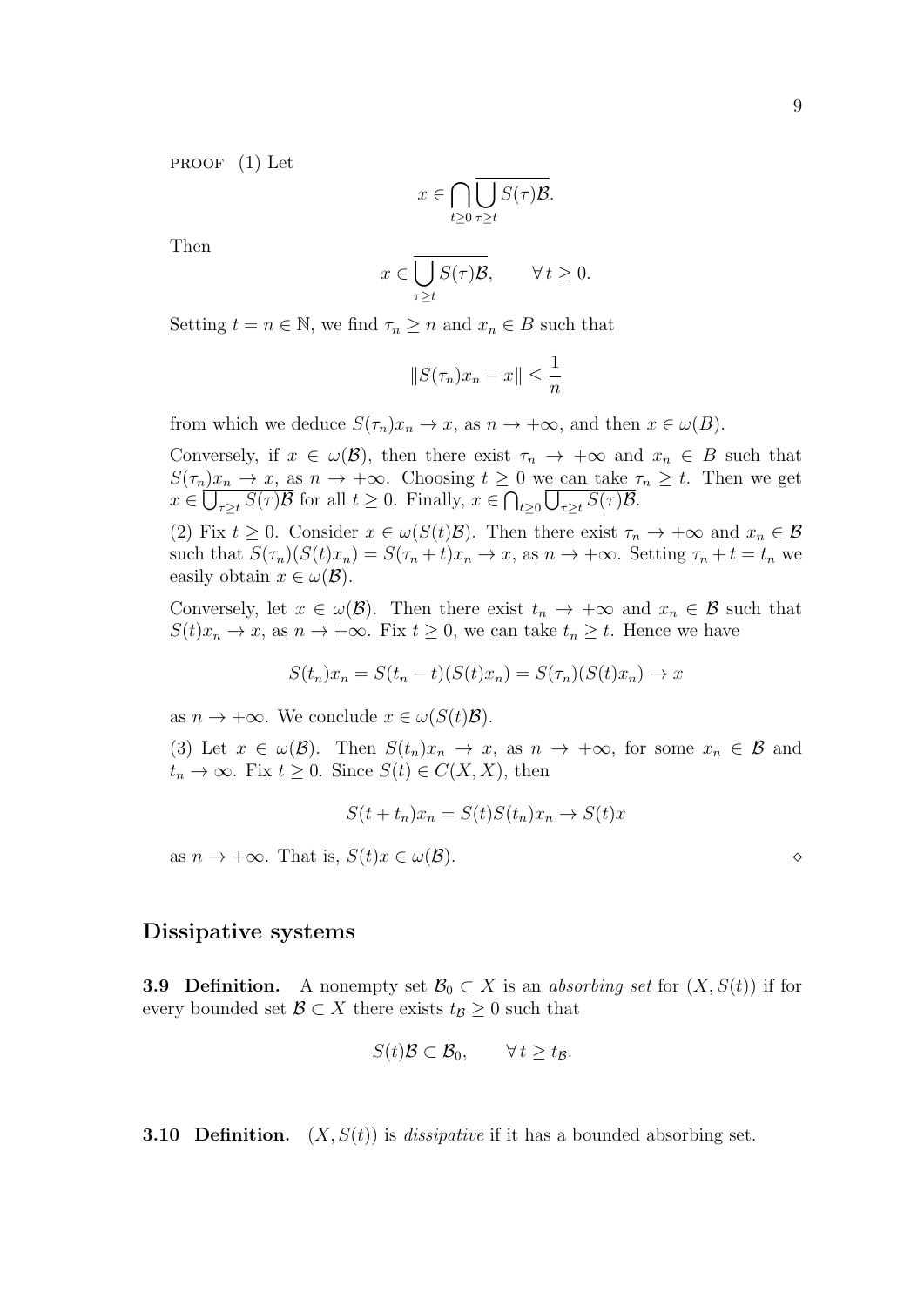**3.11** [Exercise] If  $\mathcal{B}_0 \subset X$  is an absorbing set, then

$$
\mathcal{B}_1 = \bigcup_{t \ge t_{\mathcal{B}_0}} S(t)\mathcal{B}
$$

is a bounded, absorbing, invariant set.

Since in a dissipative system all the trajectories eventually enter in  $\mathcal{B}_0$ , one might expect that the set

$$
\bigcup_{x \in \mathcal{B}_0} \omega(x)
$$

would capture the asymptotic dynamics. However, as it will be clear in the sequel, this set turns out to be too small to give the necessary information.

Unfortunately, in infinite-dimensional Banach spaces, balls are not so nice sets. For instance, they are not compact. So the knowledge of the existence of a bounded absorbing set gives little information on the longterm dynamics. Then one might try to find a compact absorbing set. In most situations, this is hopeless. The idea is then to look for compact sets that, though not absorbing, "attract" all the orbits departing from bounded sets. This "attraction" can be measured in terms of the Hausdorff semidistance.

**3.12 Definition.** If  $A$  and  $B$  are nonempty subsets of  $X$ , the Hausdorff semidistance between  $A$  and  $B$  is defined as

$$
dist_{\mathcal{H}}(\mathcal{A}, \mathcal{B}) = \sup_{a \in \mathcal{A}} ||a - \mathcal{B}|| = \sup_{a \in \mathcal{A}} \inf_{b \in \mathcal{B}} ||a - b||.
$$

Notice that the Hausdorff semidistance is not symmetric (so it is not a distance). To obtain a metric on subsets of  $X$ , we need to use the *symmetric Hausdorff distance* 

 $dist_{sym}(\mathcal{A}, \mathcal{B}) = max(diist_{\mathcal{H}}(\mathcal{A}, \mathcal{B}), dist_{\mathcal{H}}(\mathcal{B}, \mathcal{A})).$ 

**3.13** [Exercise] dist<sub>H</sub>( $A, B$ ) = 0 if and only if  $A \subset B$ 

**3.14 Definition.** A nonempty set  $\mathcal{K} \subset X$  is an *attracting set* for  $(X, S(t))$  if for every bounded set  $\mathcal{B} \subset X$ 

$$
\lim_{t \to \infty} \text{dist}_{\mathcal{H}}(S(t)\mathcal{B}, \mathcal{K}) = 0.
$$

**3.15 Definition.**  $(X, S(t))$  is asymptotically compact if it has a compact attracting set.

**3.16 Proposition.** If  $(X, S(t))$  is asymptotically compact then it possesses a bounded absorbing set (that is  $(X, S(t))$  is dissipative).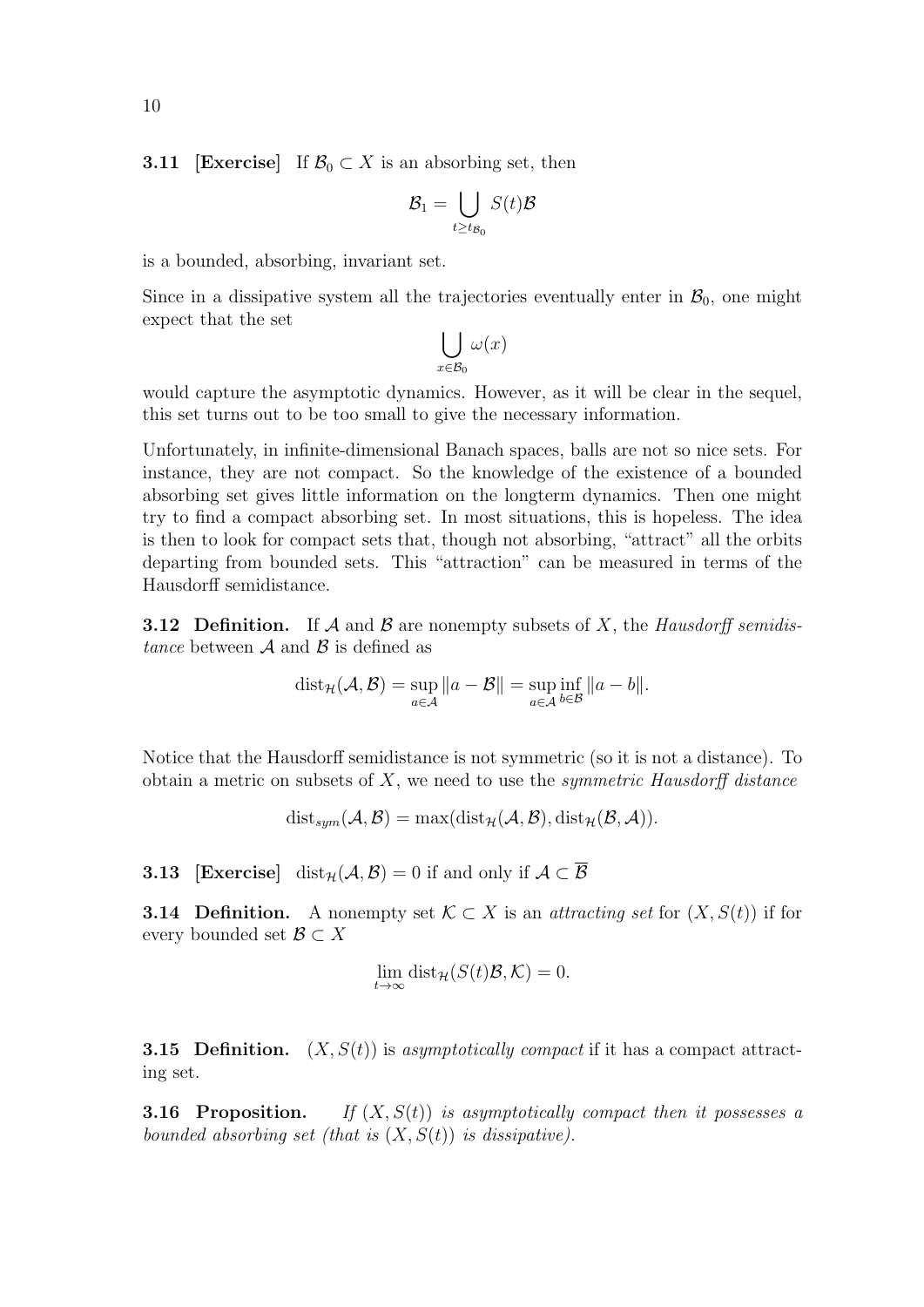PROOF If  $K \subset X$  is a compact attracting set then, for any bounded  $\mathcal{B} \subset X$ ,

$$
\lim_{t \to \infty} \left( \sup_{x \in \mathcal{B}} \inf_{y \in \mathcal{K}} \|S(t)x - y\| \right) = 0
$$

that is, for any  $\varepsilon > 0$  there exists  $t_{\mathcal{B}} > 0$  such that

$$
\sup_{x \in \mathcal{B}} \inf_{y \in \mathcal{K}} \|S(t)x - y\| < \varepsilon, \quad \forall \, t > t_{\mathcal{B}}.
$$

Hence, for any  $x \in X$ , we have

$$
\inf_{y \in \mathcal{K}} \|S(t)x - y\| < \varepsilon, \quad \forall \, t > t\,
$$

We can construct a sequence  $y_n \in \mathcal{K}$  such that

$$
||S(t)x - y_n|| < \varepsilon, \quad \forall \, t > t_{\mathcal{B}}, \quad \forall \, n \in \mathbb{N}.
$$

Since K is compact, we can extract a subsequence  $y_{n_k}$  converging to  $y_0 \in \mathcal{K}$  and then

$$
||S(t)x - y_0|| \le \varepsilon, \quad \forall \, t > t_{\mathcal{B}}.
$$

If we define

$$
\mathcal{K}_{\varepsilon} = \{ z \in X : \exists y \in \mathcal{K} : ||z - y|| \le \varepsilon \}
$$

then  $\mathcal{K}_\varepsilon$  is bounded ( $\mathcal K$  is compact) and we have

$$
S(t)x \in \mathcal{K}_{\varepsilon}, \quad \forall x \in \mathcal{B}, \quad \forall t > t_{\mathcal{B}}.
$$

So  $\mathcal{K}_{\varepsilon}$  is an absorbing set.

If a dynamical systems is asymptotically compact, we can possibly think of finding the smallest compact attracting set. This set should describe properly the asymptotic dynamics.

#### The global attractor

**3.17 Definition.** A nonempty set  $A \subset X$  is said to be the global attractor of  $(X, S(t))$  if it enjoys the following properties:

**A.1**  $\mathcal A$  is fully invariant for  $S(t)$ ;

 $\bf{A.2}$  *A* is an attracting set;

 $A.3$  *A* is compact.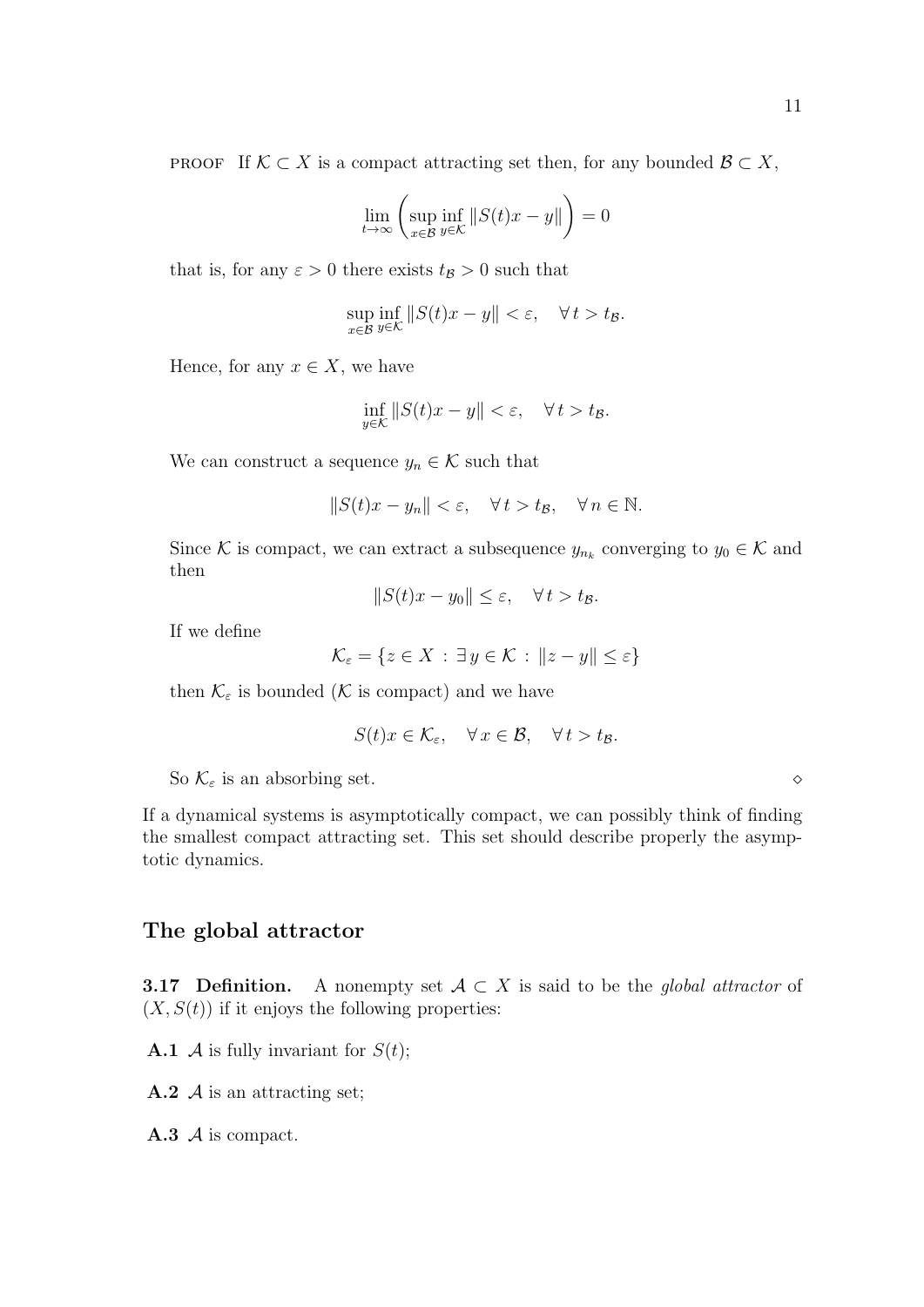We speak of the global attractor rather than a global attractor since, if  $A$  exists, it is necessarily unique. Indeed, it holds

**3.18 Proposition.** Assume that A and  $\tilde{A}$  are two global attractors of  $(X, S(t))$ . Then  $\mathcal{A} = \mathcal{A}$ .

PROOF Using  $(A.2)$ ,

$$
\lim_{t \to \infty} \text{dist}_{\mathcal{H}}(S(t)\tilde{\mathcal{A}}, \mathcal{A}) = 0.
$$

But on account of (A.1),  $S(t)\tilde{\mathcal{A}} = \tilde{\mathcal{A}}$ . Hence  $dist(\tilde{\mathcal{A}}, \mathcal{A}) = 0$  which implies  $\tilde{\mathcal{A}} \subset \overline{\mathcal{A}} = \mathcal{A}$  (since  $\mathcal{A}$  is closed due to (A.3)). Interchanging the role of  $\mathcal{A}$  and  $\tilde{\mathcal{A}}$ , we get the reverse inclusion.

Needless to say that the global attractor might not exist. Just consider the trivial example  $S(t) = \mathbb{I}$  for all  $t > 0$ .

The global attractor satisfies some peculiar maximal and minimal properties.

**3.19 Proposition.** Let A be the global attractor of  $(X, S(t))$ .

- (i) Let  $\tilde{A}$  be a bounded set satisfying (A.1). Then  $A \supset \tilde{A}$ .
- (ii) Let  $\tilde{A}$  be a closed set satisfying (A.2). Then  $A \subset \tilde{A}$ .

**PROOF** (i) Since  $\tilde{A}$  is bounded, then

$$
\lim_{t \to \infty} \text{dist}_{\mathcal{H}}(S(t)\tilde{\mathcal{A}}, \mathcal{A}) = 0.
$$

But on account of (A.1),  $S(t)\tilde{\mathcal{A}} = \tilde{\mathcal{A}}$ . Hence  $dist_{\mathcal{H}}(\tilde{\mathcal{A}}, \mathcal{A}) = 0$  which implies  $\tilde{\mathcal{A}} \subset \overline{\mathcal{A}} = \mathcal{A}$  (since  $\mathcal{A}$  is closed due to  $(A.3)$ ).

(ii) Since  $\tilde{A}$  is an attracting set and A is bounded, then

$$
\lim_{t \to \infty} \text{dist}_{\mathcal{H}}(S(t)\mathcal{A}, \tilde{\mathcal{A}}) = 0.
$$

But A is also invariant, hence  $dist_{\mathcal{H}}(\mathcal{A}, \tilde{\mathcal{A}}) = 0$  which implies  $\mathcal{A} \subset \overline{\tilde{\mathcal{A}}} = \tilde{\mathcal{A}}$  (since  $\tilde{\mathcal{A}}$  is closed).

On account of the previous result, we can say that the global attractor (when it exists) is the bigger compact invariant set (with reference to (i)) and the smallest compact attracting set (with reference to (ii)). This is the reason why in literature A is sometimes called the *maximal attractor* or the *minimal attractor*.

**3.20** [Exercise] Prove that if x is an equilibrium point of  $S(t)$  and A is the global attractor then  $x \in \mathcal{A}$ .

**PROOF** If  $S(t)x = x, \forall t > 0$ , then  $\tilde{A} = \{x\}$  is fully invariant and bounded. Hence (by 3.11 (i)),  $\tilde{A} = \{x\} \subset A$ .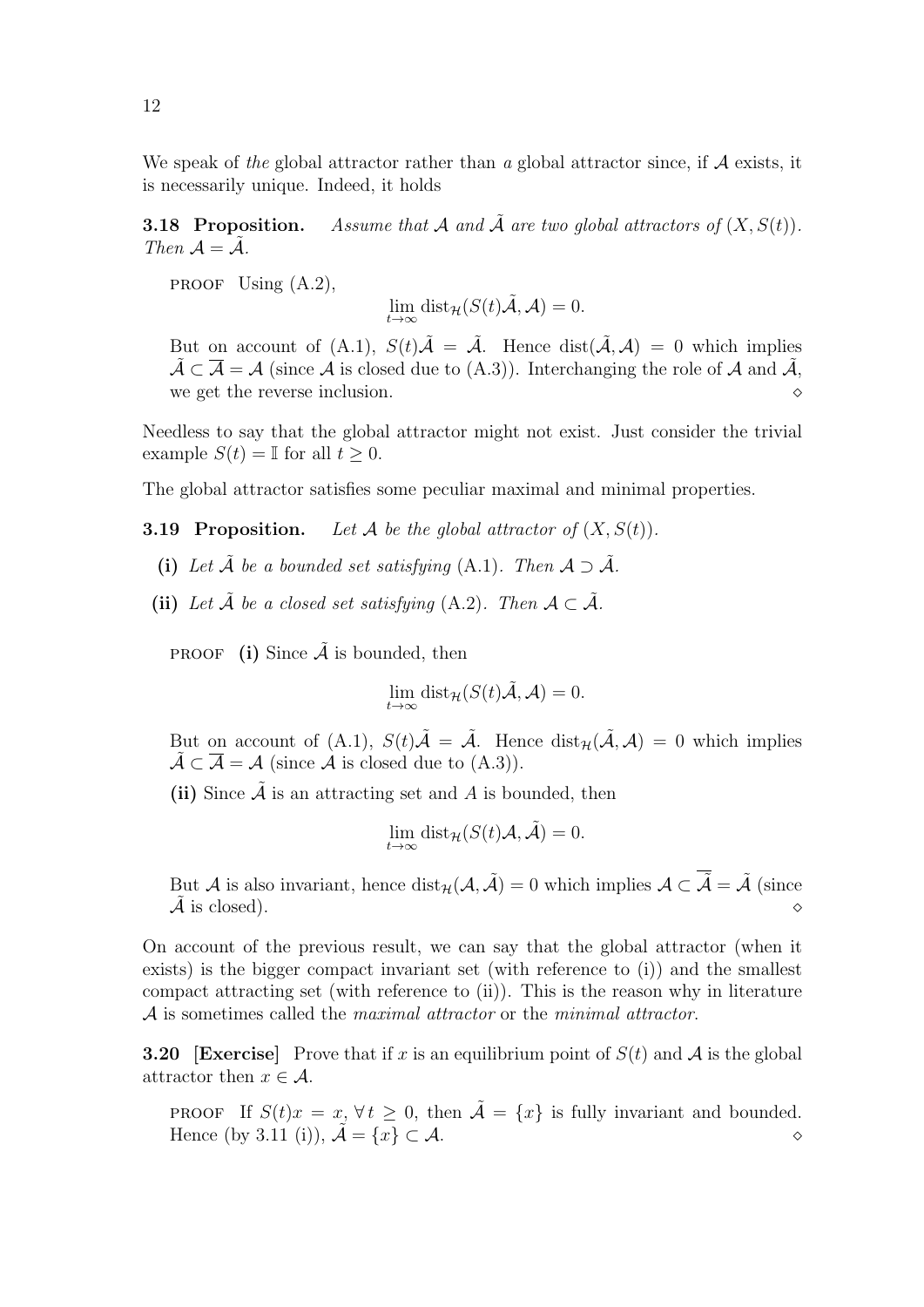**3.21** [Exercise] Prove that if  $S(t)x$  is a periodic orbit and A is the global attractor then  $S(t)x \in A$ ,  $\forall t \geq 0$ .

In the next result we show a characterization of the global attractor

**3.22 Theorem.** If A is the global attractor of  $(X, S(t))$  then it holds

$$
\mathcal{A} = \left\{ y(0) : y \text{ is a complete bounded trajectory of } S(t) \right\}
$$

that is, A is the section at time  $t = 0$  (or at any time  $t = t^*$ ) of all the complete bounded trajectories.

**PROOF** Let A be the global attractor of  $S(t)$ , and set

$$
\tilde{\mathcal{A}} = \Big\{ y(0) : y \text{ is a complete bounded trajectory of } S(t) \Big\}.
$$

If y is a complete bounded trajectory of  $S(t)$ , then the set  $\mathcal{B} = y(\mathbb{R})$  is bounded. Moreover,  $S(t)\mathcal{B} = \mathcal{B}$  for all  $t \geq 0$ . Hence, by Proposition 3.19 (i),  $\mathcal{B} \subset \mathcal{A}$  which gives  $\tilde{\mathcal{A}} \subset \mathcal{A}$ .

To show the converse, let  $x \in \mathcal{A}$ . Using the fully invariance of  $\mathcal A$  we build in a recursive (backward) way a sequence  $x_n \in \mathcal{A}$  (with  $x_0 = x$ ) such that

$$
S(1)x_{n+1} = x_n
$$

from which we deduce

$$
S(k)x_{n+k} = x_n, \quad \forall k \in \mathbb{N}.
$$

Define then

$$
y(t) = S(t+n)x_n, \quad \text{for } t \ge -n.
$$

Notice that this definition is coherent; indeed, if  $t \geq -m$  and we assume, for instance,  $n \geq m$ , then  $(t \geq -m > -n)$ 

$$
S(t + n)x_n = S(t + m + n - m)x_n = S(t + m)S(n - m)x_n = S(t + m)x_m.
$$

Observe that  $y(t) \in \mathcal{A}$  for every  $t \in \mathbb{R}$ . So, in particular, y is bounded. Moreover, if  $\tau \in \mathbb{R}$  and  $t \geq 0$ ,

$$
y(t + \tau) = S(t + \tau + n)x_n = S(t)S(\tau + n)x_n = S(t)y(\tau).
$$

Hence, we have proved that y is a complete bounded trajectory of  $S(t)$ . Since  $y(0) = S(0)x_0 = x_0 = x$ , we obtain the inclusion  $\mathcal{A} \supset \mathcal{A}$ .

**Remark.** If  $S(t)$  is injective on A, then for every  $x \in A$  there is just one complete bounded trajectory of  $S(t)$  passing through x. Hence  $S(t)$  is a strongly continuous group of operators on A.

**3.23 Theorem.** Let A be the global attractor of  $(X, S(t))$ , with X connected. Then A is connected.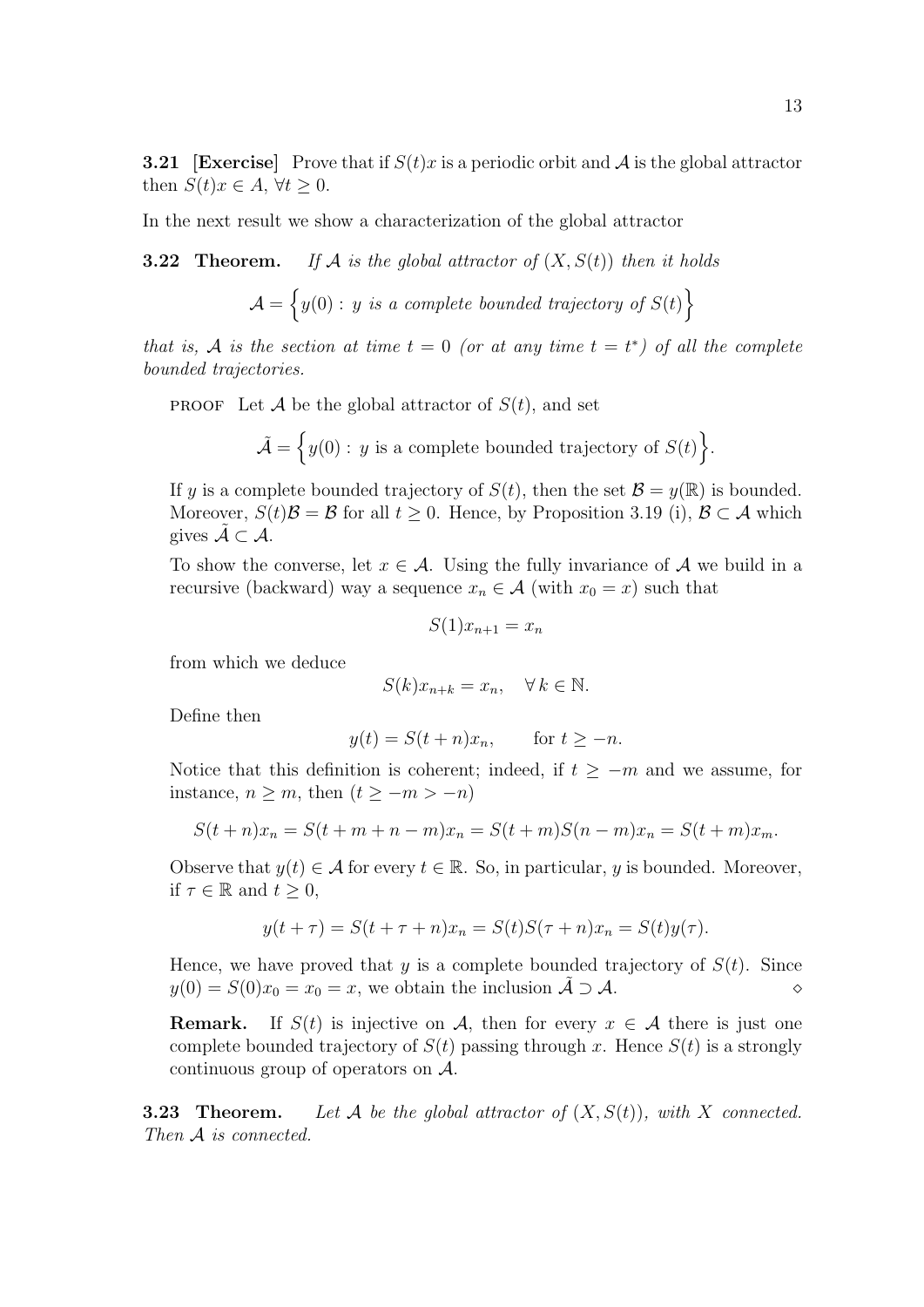**PROOF** Let  $\beta$  be a ball containing  $\mathcal{A}$ . Then  $\beta$  is clearly (path) connected. Assume by contradiction  $A$  be not connected. Then there are two disjoint open sets  $U_1$  and  $U_2$  such that  $\mathcal{A} \cap U_j \neq \emptyset$  and  $\mathcal{A} \subset U_1 \cup U_2$ . Since  $S(t) \in C(X, X)$  for every fixed  $t > 0$ , we get that  $S(n)\mathcal{B}$  is connected for every  $n \in \mathbb{N}$ . Moreover,

$$
S(n)\mathcal{B} \supset S(n)\mathcal{A} = \mathcal{A}, \qquad \forall n \in \mathbb{N}
$$

hence

$$
U_j \cap S(n)\mathcal{B} \neq \emptyset, \qquad \forall n \in \mathbb{N}.
$$

Then for every  $n \in \mathbb{N}$  there is  $x_n \in S(n)\mathcal{B} \setminus (U_1 \cup U_2)$ , due to the connectedness of  $S(n)\mathcal{B}$ . We know that

$$
\lim_{n \to \infty} \text{dist}_{\mathcal{H}}(S(n)\mathcal{B}, \mathcal{A}) = 0
$$

so in particular

$$
\lim_{n \to \infty} \left[ \inf_{a \in \mathcal{A}} \|x_n - a\| \right] = 0.
$$

Thus we can find a sequence  $a_n \in \mathcal{A}$  such that

$$
\lim_{n \to \infty} ||x_n - a_n|| = 0.
$$

Using the compactness of A, we reckon that (up to a subsequence)  $a_n \to a \in \mathcal{A}$ . But then we have also  $x_n \to a$ , which implies that  $a \notin U_1 \cup U_2$  and therefore  $a \notin \mathcal{A}$ . Contradiction.

3.24 [Exercise] Using the definition and the related properties, find the global attractor of the dynamical system generated by the ODE

$$
x' = x - x^3.
$$

Up to now, we investigated some properties of the global attractor. We now show that indeed there are cases in which this object exists.

#### The main existence theorem

Let us show to begin a "conditional" existence result.

**3.25 Theorem.** Let  $\mathcal{B} \subset X$  be a bounded nonempty set. Assume that  $\omega(\mathcal{B})$  is nonempty, compact and attracting for  $(X, S(t))$ . Then  $\omega(\mathcal{B})$  is the global attractor of  $(X, S(t))$ .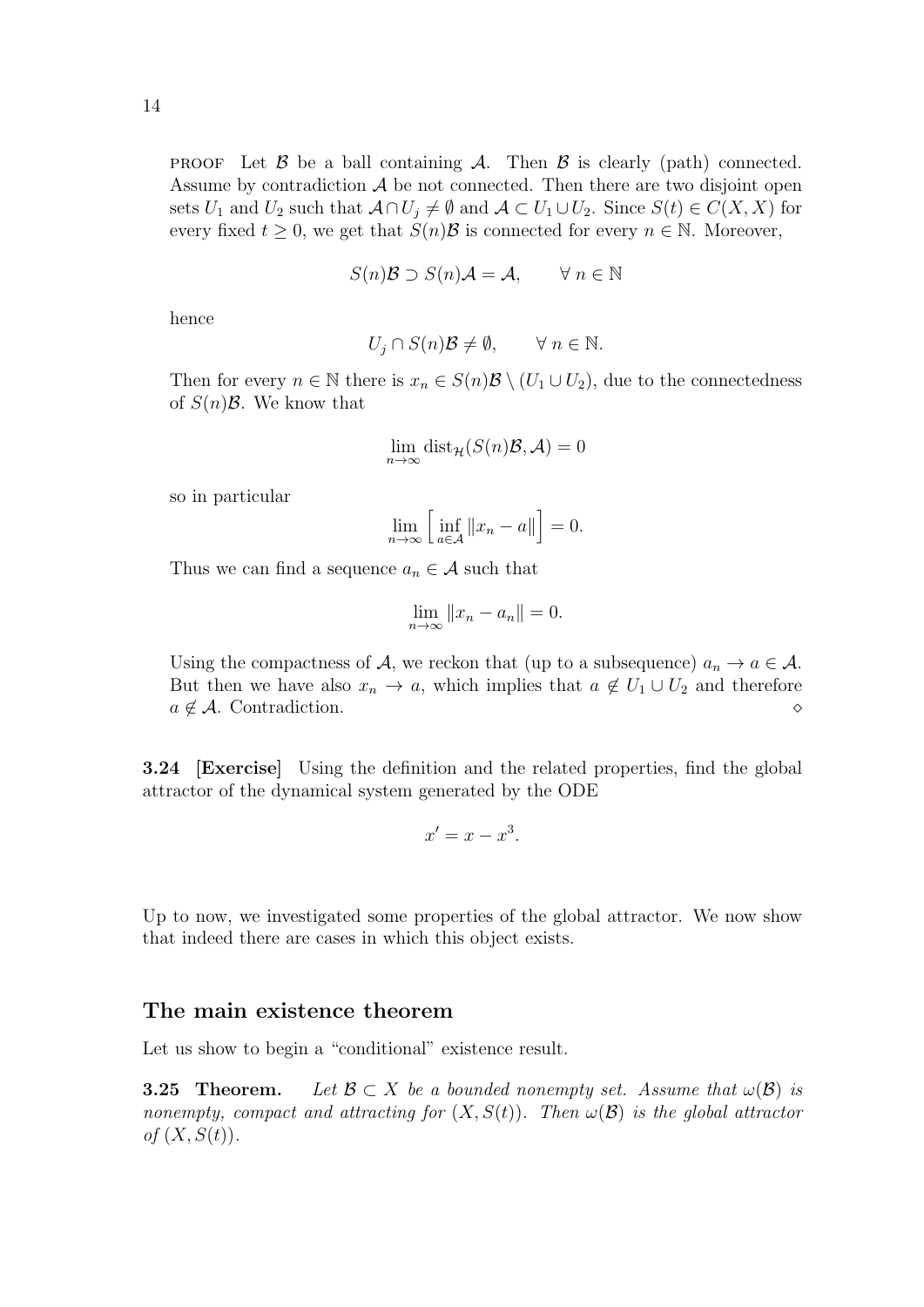**PROOF** We only have to prove that  $\omega(\mathcal{B})$  is fully invariant. In fact, we need to show that

$$
S(t)\omega(\mathcal{B}) \supset \omega(\mathcal{B}), \qquad \forall \ t \ge 0
$$

the reverse inclusion being always true (we already know that  $\omega(\mathcal{B})$  is invariant). Fix  $t \geq 0$ , and let  $z \in \omega(\mathcal{B})$ . Then there exist  $t_n \to \infty$  and  $z_n \in \mathcal{B}$  such that

$$
S(t_n)z_n\to z.
$$

We may suppose  $t_n \geq t$  for all  $n \in \mathbb{N}$ . Since  $\omega(\mathcal{B})$  is attracting, we get in particular

$$
\lim_{n \to \infty} \text{dist}_{\mathcal{H}}(S(t_n - t)\mathcal{B}, \omega(\mathcal{B})) = 0
$$

that is

$$
\lim_{n \to \infty} \left( \sup_{z \in \mathcal{B}} \inf_{x \in \omega(\mathcal{B})} \| S(t_n - t)z - x \| \right) = 0.
$$

Hence, we deduce

$$
\lim_{n \to \infty} \left[ \inf_{x \in \omega(\mathcal{B})} \| S(t_n - t) z_n - x \| \right] = 0.
$$

So there is a sequence  $x_n \in \omega(\mathcal{B})$  such that

$$
\lim_{n \to \infty} ||S(t_n - t)z_n - x_n|| = 0.
$$

But  $\omega(\mathcal{B})$  is compact, thus, up to a subsequence,  $x_n \to x \in \omega(\mathcal{B})$  as  $n \to \infty$ , which yields at once

$$
S(t_n - t)z_n \to x, \quad n \to \infty.
$$

Using the continuity of  $S(t)$ ,

$$
S(t)S(t_n-t)z_n \to S(t)x, \quad n \to \infty.
$$

On the other hand,

$$
S(t)S(t_n - t)z_n = S(t_n)z_n \to z, \quad n \to \infty.
$$

We conclude that  $z = S(t)x$ , i.e.,  $z \in S(t)\omega(\mathcal{B})$ .

To carry out successfully our analysis, we need to introduce some technical tools. Recall the following well-known fact.

**3.26 Theorem.** If  $\beta$  is a closed subset of  $X$  then  $\beta$  is compact if and only if  $\beta$ is totally bounded, that is,  $\beta$  can be covered by finitely many balls of radius  $\varepsilon$ , for every  $\varepsilon > 0$ .

The above result suggests a way to measure how far a set is from being compact.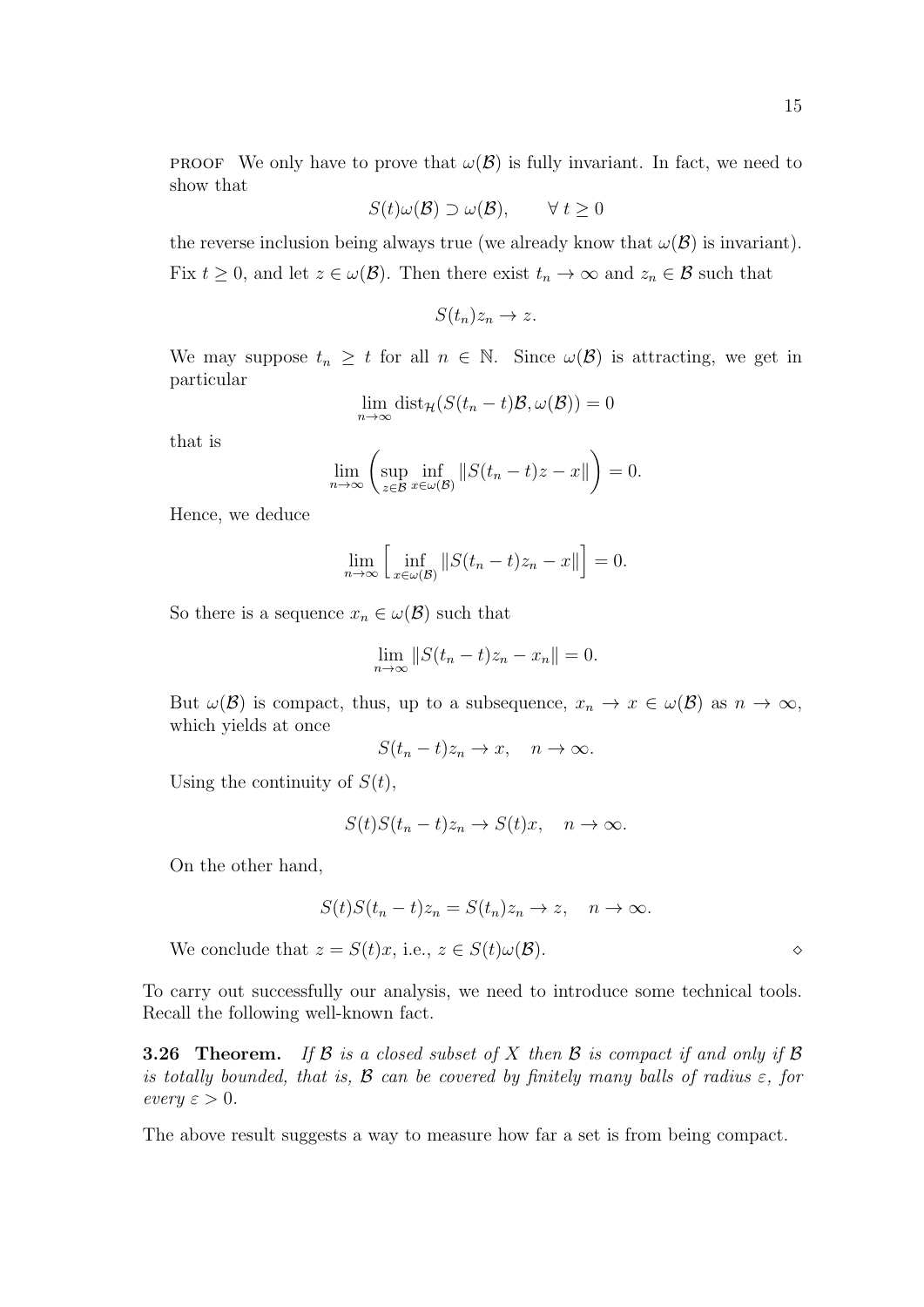**3.27 Definition.** Given a bounded set  $\mathcal{B} \subset X$ , the Kuratowski measure of *noncompactness*  $\alpha(\mathcal{B})$  is defined by

 $\alpha(\mathcal{B}) = \inf \{d : \mathcal{B}$  has a finite cover of balls of X of diameter less than  $d\}.$ 

Here are some basic properties.

#### 3.28 Proposition.

- **K.1**  $\alpha(\mathcal{B}) = 0$  if and only if  $\overline{\mathcal{B}}$  is compact.
- **K.2**  $\mathcal{B}_1 \subset \mathcal{B}_2$  implies  $\alpha(\mathcal{B}_1) \leq \alpha(\mathcal{B}_2)$ ; and  $\alpha(\mathcal{B}_1 \cup \mathcal{B}_2) = \max{\alpha(\mathcal{B}_1), \alpha(\mathcal{B}_2)}$ .
- **K.3**  $\alpha(\mathcal{B}) = \alpha(\overline{\mathcal{B}})$ .
- **K.4** Let  $\{\mathcal{B}_t\}_{t\geq0}$  be a family of nonempty bounded closed sets such that  $\mathcal{B}_{t_1} \supset \mathcal{B}_{t_2}$ for  $t_1 < t_2$ , and  $\lim_{t \to \infty} \alpha(\mathcal{B}_t) = 0$ . Denote  $\mathcal{B} = \bigcap_{t \geq 0} \mathcal{B}_t$ . Then
	- (i)  $\beta$  is nonempty;
	- (ii)  $\beta$  is compact;
	- (iii) if the sets  $\mathcal{B}_t$  are connected for all t, then  $\mathcal B$  is connected.

**3.29** [Exercise] Prove  $(K.1)$ - $(K.3)$  and  $(K.4ii)$ .

In order to prove (K.4i), we state and prove a stronger result.

**3.30 Proposition.** Let  $\{\mathcal{B}_t\}_{t\geq 0}$  be as in (K.4). Let  $t_n \uparrow \infty$ , and let  $\zeta_n \in \mathcal{B}_{t_n}$ . Then there exist  $\zeta \in \bigcap_{t \geq 0} \mathcal{B}_t$  and a subsequence  $\zeta_{n_k} \to \zeta$ .

**PROOF** Select  $m \in \mathbb{N}$ . Then there is  $n_m$  such that

$$
\alpha(\mathcal{B}_{t_n}) \leq \frac{1}{m}, \qquad \forall \ n \geq n_m.
$$

In particular, there exists a ball of diameter less than or equal to  $1/m$  which contains infinitely many terms of the sequence  $\zeta_n$ . Proceeding with a classical diagonalization method, we find a Cauchy subsequence  $\zeta_{n_k}$ , that converges to some  $\zeta$ , for X is complete. On the other hand, for any fixed  $t \geq 0$ ,  $\zeta_{n_k} \in \mathcal{B}_t$  for all  $k \geq k_0(t)$ . So  $\zeta \in \mathcal{B}_t$  (since  $\mathcal{B}_t$  is closed) and therefore  $\zeta \in \bigcap_{t \geq 0} \mathcal{B}_t$ .

3.31 [Exercise] Prove (K.4iii). [Hint: Use the arguments of the above proposition and of the proof of Theorem 3.23].

**3.32** [Exercise] Show that if  $K$  is relatively compact then

$$
dist_{\mathcal{H}}(\mathcal{B}, \mathcal{K}) \leq c \qquad \Longrightarrow \qquad \alpha(\mathcal{B}) \leq 2c.
$$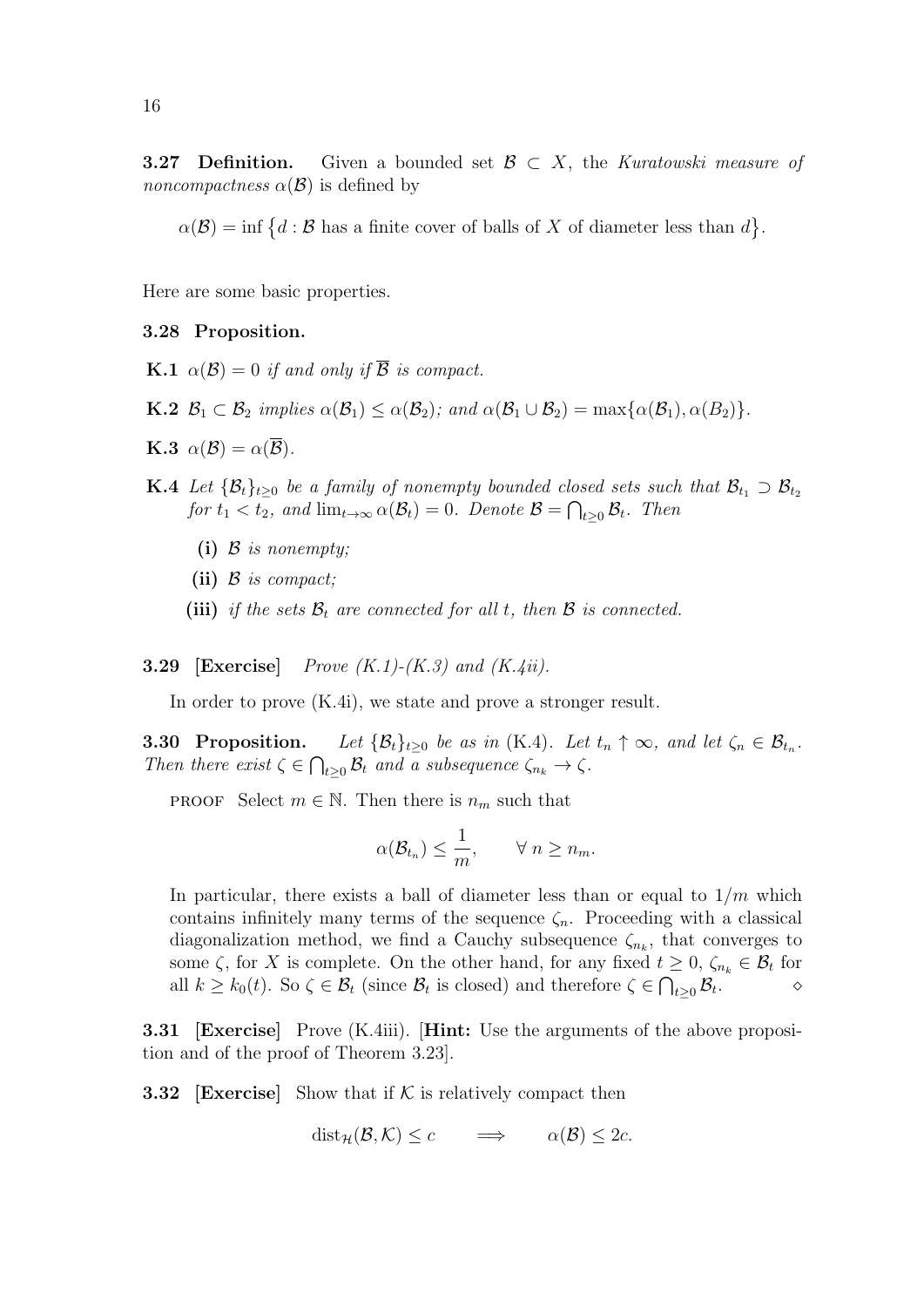We are now ready to state the main existence result.

**3.33 Theorem.** Let  $(X, S(t))$  be a dynamical system. Assume the following hypotheses:

- (i) there exists a bounded absorbing set  $\mathcal{B}_0 \subset X$ ;
- (ii) there exists a sequence  $t_n \geq 0$  such that  $\lim_{n \to \infty} \alpha(S(t_n)B_0) = 0$ ;

Then  $\omega(\mathcal{B}_0)$  is the global attractor of  $(X, S(t))$ .

**PROOF** In light of Theorem 3.25, we have to show that  $\omega(\mathcal{B}_0)$  is nonempty, compact and attracting. The result will be obtained in three steps.

**Step 1.** We have  $\lim_{t \to \infty} \alpha(S(t)B_0) = 0.$ 

On account of (i), there is  $t_0 \geq 0$  such that

$$
S(t)\mathcal{B}_0 \subset \mathcal{B}_0, \qquad \forall t \geq t_0.
$$

Let us fix  $\varepsilon > 0$ . From (ii) there is  $t_{n_0}$  such that  $\alpha(S(t_{n_0})B_0) < \varepsilon$ . Then, taking  $t \ge t_0 + t_{n_0}$ ,

$$
S(t)\mathcal{B}_0 = S(t_{n_0})S(t - t_{n_0})\mathcal{B}_0 \subset S(t_{n_0})\mathcal{B}_0
$$

which yields

$$
\alpha(S(t)\mathcal{B}_0) \le \alpha(S(t_{n_0})\mathcal{B}_0) < \varepsilon, \quad \forall \, t \ge t_0 + t_{n_0}
$$

Hence,  $\lim_{t\to\infty} \alpha(S(t)\mathcal{B}_0) = 0.$ 

**Step 2.**  $\omega(\mathcal{B}_0)$  is nonempty and compact.

Let  $t_0 \geq 0$  be as above. If  $t \geq t_0$  there holds

$$
\bigcup_{\tau \ge t} S(\tau) \mathcal{B}_0 = \bigcup_{\sigma \ge 0} S(t + \sigma) \mathcal{B}_0 = \bigcup_{\sigma \ge 0} S(t - t_0) S(\sigma + t_0) \mathcal{B}_0
$$

$$
\subset \bigcup_{\sigma \ge 0} S(t - t_0) \mathcal{B}_0 = S(t - t_0) \mathcal{B}_0.
$$

Observe that  $S(t - t_0)\mathcal{B}_0$  is definitely bounded. Hence, on account of Step 1,

$$
\lim_{t \to \infty} \alpha \Big( \bigcup_{\tau \ge t} S(\tau) \mathcal{B}_0 \Big) = 0.
$$

Set then for  $t \geq 0$ 

$$
\mathcal{A}_t = \overline{\bigcup_{\tau \geq t} S(\tau) \mathcal{B}_0}.
$$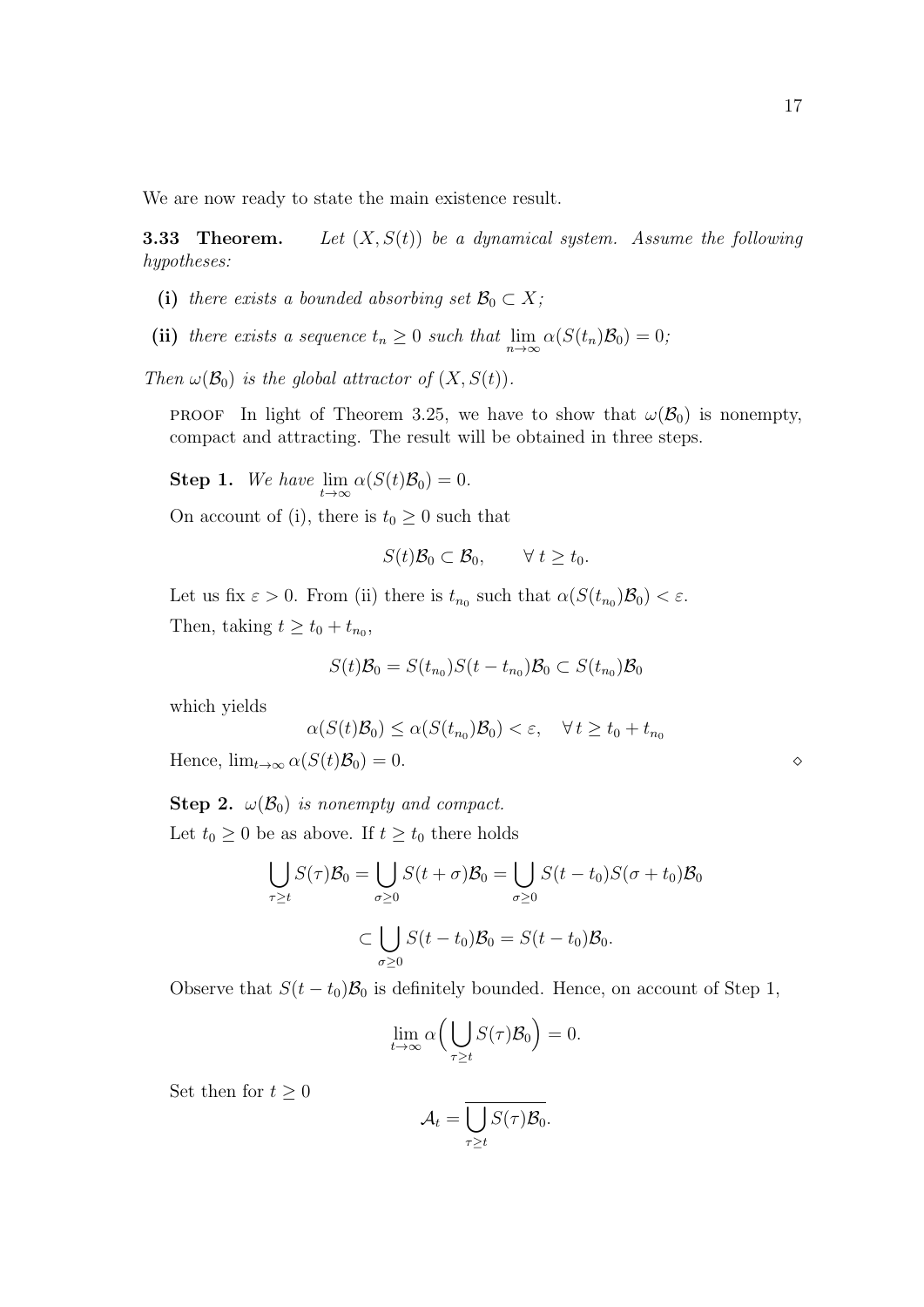The sets  $A_t$  are closed, bounded (definitely) and nested, and

$$
\lim_{t\to\infty}\alpha(\mathcal{A}_t)=0.
$$

Therefore, by (K.4) and Proposition 3.8

$$
\omega(\mathcal{B}_0)=\bigcap_{t\geq 0}\mathcal{A}_t
$$

is nonempty and compact.

**Step 3.**  $\omega(\mathcal{B}_0)$  is an attracting set.

Assume not. Then there exist a bounded set  $\mathcal{B}, z_n \in \mathcal{B}, \delta > 0$ , and a sequence  $\tau_n \uparrow \infty$  such that

$$
\inf_{x \in \omega(\mathcal{B}_0)} \|S(\tau_n)z_n - x\| \ge \delta.
$$

Choose  $t_* \geq 0$  such that

$$
S(t_*)\mathcal{B}\subset \mathcal{B}_0
$$

and let *n* be large enough such that  $\tau_n \geq t_*$ . Clearly,

$$
\zeta_n = S(\tau_n) z_n \in \mathcal{A}_{\tau_n - t_*}.
$$

Since  $A_t$  satisfy the assumptions of Proposition 3.30, then there is a subsequence

$$
\zeta_{n_k} \to \zeta \in \bigcap_{t \geq 0} A_t = \omega(\mathcal{B}_0).
$$

This means that the sequence  $S(\tau_n)z_n$  has a cluster point in  $\omega(\mathcal{B}_0)$ , which is a contradiction.

We highlight some situations in which the previous theorem applies at once, so yielding the existence of the global attractor.

**3.34 Corollary.** If  $(X S(t))$  has a compact absorbing set, then there exists the global attractor.

**PROOF** Let  $\mathcal{B}_0$  be a compact absorbing set. Then assumption i) of Theorem 3.33 is satisfied.

Since  $\mathcal{B}_0$  is a compact absorbing set, then there exists  $t_0 \geq 0$  such that

$$
S(t)\mathcal{B}_0 \subset \mathcal{B}_0, \,\forall t \geq t_0.
$$

Hence,  $\alpha(S(t)\mathcal{B}_0) \subset \mathcal{B}_0 \leq \alpha(\mathcal{B}_0) = 0, \forall t \geq t_0$ .

Finally,  $\alpha(S(t)\mathcal{B}_0) \to 0$  as  $t \to \infty$ , and also ii) of Theorem 3.33 holds.  $\diamond$ 

**3.35 Corollary.** Let  $(X S(t))$  be asymptotically compact. Then there exists the global attractor.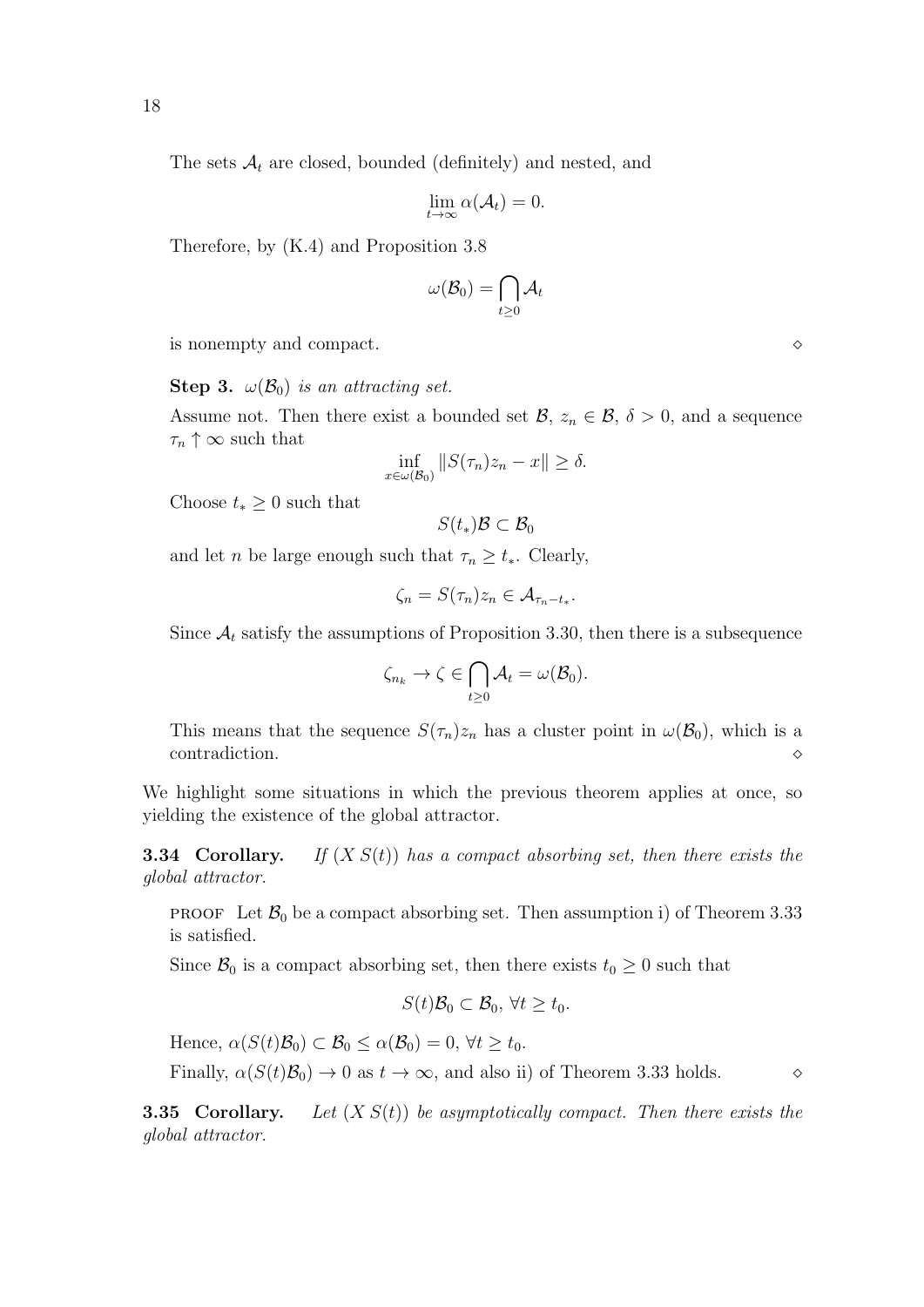**PROOF**  $(X S(t))$  admits a compact attracting set K. On account of Proposition 3.16, there exists a bounded absorbing set  $\mathcal{B}_0$ . Hence, i) of Theorem 3.33 holds.

Since K is attracting and  $\mathcal{B}_0$  is bounded, then we have

$$
\lim_{t \to \infty} \text{dist}_{\mathcal{H}}(S(t)\mathcal{B}_0, K) = \lim_{t \to \infty} \sup_{z \in \mathcal{B}_0} \inf_{y \in K} ||S(t)z - y|| = 0
$$

Hence, there exists a sequence  $t_n$  such that

$$
\sup_{z \in \mathcal{B}_0} \inf_{y \in K} \|S(t_n)z - y\| \le \frac{1}{n}
$$

from which

$$
\inf_{y \in K} ||S(t_n)z - y|| \le \frac{1}{n}, \quad \forall z \in \mathcal{B}_0.
$$

We can find a sequence  $y_j \in K$  such that  $||S(t_n)z - y_j|| \leq \frac{1}{n}, \forall z \in \mathcal{B}_0, \forall j \in \mathbb{N}$ . Since K is compact there exist a subsequence  $y_{j_k} \in K$  and  $y_0 \in K$  such that  $y_{j_k} \to y_0$ . This implies  $||S(t_n)z - y_0|| \leq \frac{1}{n}, \forall z \in \mathcal{B}_0$ . Consider now the set  $K_{\frac{1}{n}} = \bigcup_{y \in K} B_y(\frac{1}{n})$  $\frac{1}{n}$ ) where  $B_w(\rho)$  denotes a ball centered in w with radius  $\rho > 0$ . Since  $K_{\frac{1}{n}}$  is a cover of K compact, then we can extract a finite subcover of balls centered in  $\gamma, \ldots, \gamma_k \in K$  such that  $K \subset \bigcup_{i=1,\ldots,k} B_{\gamma_i}(\frac{1}{n})$  $\frac{1}{n}$ .

Observe that, for any  $z \in \mathcal{B}_0$ , there exists  $y_0 \in K$  such that  $||S(t_n)z - y_0|| \le$ 1 <sup>1</sup>/<sub>n</sub>. Moreover, for any  $y_0 \in K$ , there exists  $\gamma_i \in \{\gamma_1, \ldots, \gamma_k\} \subset K$  such that  $||y_0 - y_i|| \leq \frac{1}{n}$ . Hence we deduce  $||S(t_n)z - \gamma_i|| \leq ||S(t_n)z - y_0|| + ||y_0 - \gamma_i|| \leq \frac{2}{n}$ , from which  $S(t_n)\mathcal{B}_0 \subset \bigcup_{i=1,\dots,k} B_{\gamma_i}(\frac{2}{n})$  $\frac{2}{n}$ ). Finally, we have  $\alpha(S(t_n)\mathcal{B}_0) \leq \frac{4}{n}$  $\frac{4}{n}$  and then  $\alpha(S(t_n)\mathcal{B}_0) \to 0$  as  $n \to \infty$ . So ii) of Theorem 3.33 holds.

**3.36 Corollary.** Let  $(X, S(t))$  be dissipative. In addition, assume

$$
S(t) = S_1(t) + S_2(t)
$$

(where  $S_i(t): X \to X$  are not necessarily semigroups), with

$$
\sup_{x \in \mathcal{B}_0} ||S_1(t)x|| \to 0 \quad as \ t \to \infty
$$

and

$$
S_2(t)\mathcal{B}_0 \subset K \quad compact, \quad \forall t \ge 0.
$$

Then there exists the global attractor  $A \subset K$ .

**PROOF** Since  $(X, S(t))$  is dissipative, it admits a bounded absorbing set  $\mathcal{B}_0$ .

Moreover, there exists a sequence  $t_n$  such that  $\sup_{x \in \mathcal{B}_0} ||S_1(t_n)x|| \leq \frac{1}{n}$ .

Consider  $K_{\frac{1}{n}} = \bigcup_{y \in K} B_y(\frac{1}{n})$  $\frac{1}{n}$ ) that is a cover of the compact K. Then we can extract a finite subcover of balls centered in  $\gamma_1, \ldots, \gamma_k \in K$  such that  $K \subset$  $\bigcup_{i=1,...,k} B_{\gamma_i}(\frac{1}{n}$  $\frac{1}{n}$ .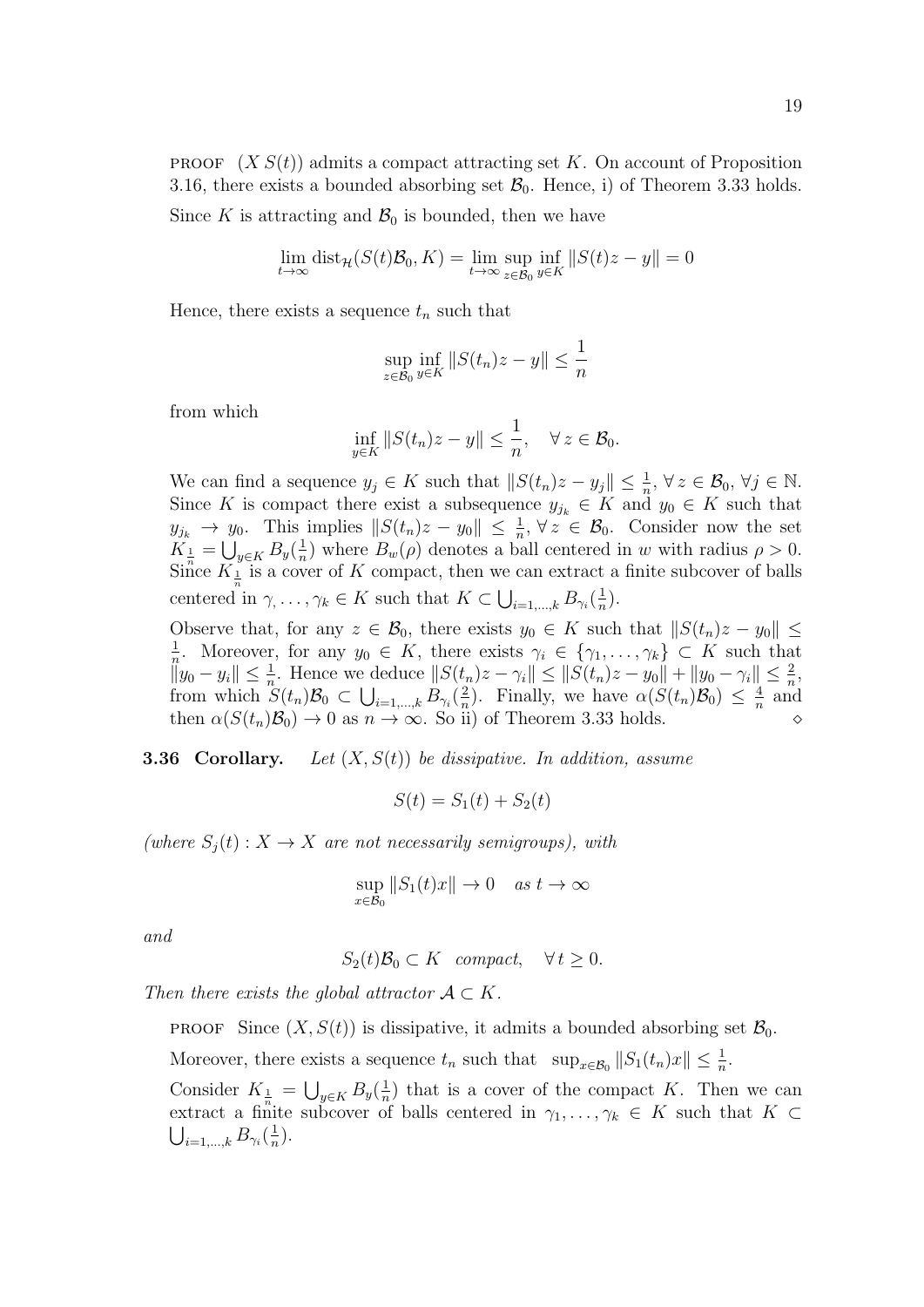20

Let us fix now  $x \in \mathcal{B}_0$ . Then we have  $S(t_n)x = S_1(t_n)x + S_2(t_n)x$ . Since  $S_2(t_n)x \in$ K then there exists  $\gamma_i \in \{\gamma_1, \ldots, \gamma_k\}$  such that  $\|S_2(t_n)x - \gamma_i\| \leq \frac{1}{n}$ . Hence we have  $||S(t_n)x - \gamma_i|| = ||S_1(t_n)x + S_2(t_n)x - \gamma_i|| \leq \frac{2}{n}$  from which  $\alpha(\hat{S(t_n)}B_0) \leq \frac{4}{n}$  $\frac{4}{n}$ . Finally, one deduces  $\alpha(S(t_n)\mathcal{B}_0) \to 0$ , as  $n \to \infty$ . This implies the existence the global attractor A.

To show that  $A \subset K$  it is enough to prove that the compact K is an attracting set. Let us consider a bounded set  $\mathcal{B}$ . Since  $\mathcal{B}_0$  is an absorbing set, then there exists  $t_0 \geq 0$  such that  $S(t)\mathcal{B} \subset \mathcal{B}_0$ ,  $\forall t \geq t_0$ . Hence we can always reduce the analysis to the case  $\mathcal{B} = \mathcal{B}_0$ , taking  $t \ge t_0$   $(S(t)\mathcal{B} = S(t-t_0)S(t_0)\mathcal{B} = S(t-t_0)\mathcal{B}_0$ . Recalling the properties of  $S_1(t)$  and  $S_2(t)$ , then we have

$$
\text{dist}_{\mathcal{H}}(S(t)\mathcal{B}_{0}, K) = \sup_{z \in \mathcal{B}_{0}} \inf_{y \in K} ||S(t)z - y|| = \sup_{z \in \mathcal{B}_{0}} \inf_{y \in K} ||S_{1}(t)z + S_{2}(t)z - y||
$$
  

$$
\leq \sup_{z \in \mathcal{B}_{0}} \inf_{y \in K} (||S_{1}(t)z|| + ||S_{2}(t)z - y||)
$$
  

$$
\leq \sup_{z \in \mathcal{B}_{0}} ||S_{1}(t)z|| + \sup_{z \in \mathcal{B}_{0}} \inf_{y \in K} ||S_{2}(t)z - y|| = \sup_{z \in \mathcal{B}_{0}} ||S_{1}(t)z|| \to 0, \text{ as } t \to \infty.
$$

 $E$ . External this we deduce that K is a compact attracting set and we conclude that  $\mathcal{A} \subset K$ .

**3.37 Corollary.** Let  $(X, S(t))$  be dissipative. In addition, assume

$$
S(t) = S_1(t) + S_2(t)
$$

(where  $S_i(t)$  :  $X \to X$  are not necessarily semigroups), with

sup  $x \in \mathcal{B}_0$  $||S_1(t)x|| \to 0 \quad as \ t \to \infty$ 

and

$$
S_2(t)\mathcal{B}_0 \subset K(t) \quad compact, \quad \forall t \ge 0.
$$

Then there exists the global attractor A.

proof [Exercise]  $\Diamond$ 

**3.38 Corollary.** Let  $(X, S(t))$  be dissipative. In addition, assume

$$
S(t) = S_1(t) + S_2(t)
$$

(where  $S_i(t)$  :  $X \to X$  are not necessarily semigroups), with

$$
\sup_{x \in \mathcal{B}_0} ||S_1(t)x|| \to 0 \quad as \ t \to \infty
$$

and  $S_2(t)$  being a family of operators uniformly compact for t large, that is, for any bounded  $B \subset X$  there exists  $t^* = t^*(B)$  such that  $\cup_{t \geq t^*0} S(t)B$  is relatively compact in X. Then there exists the global attractor  $A$ .

proof [Exercise]  $\Diamond$ 

3.39 [Exercise] Prove that the dynamical system generated by the Lorenz system admits the global attractor.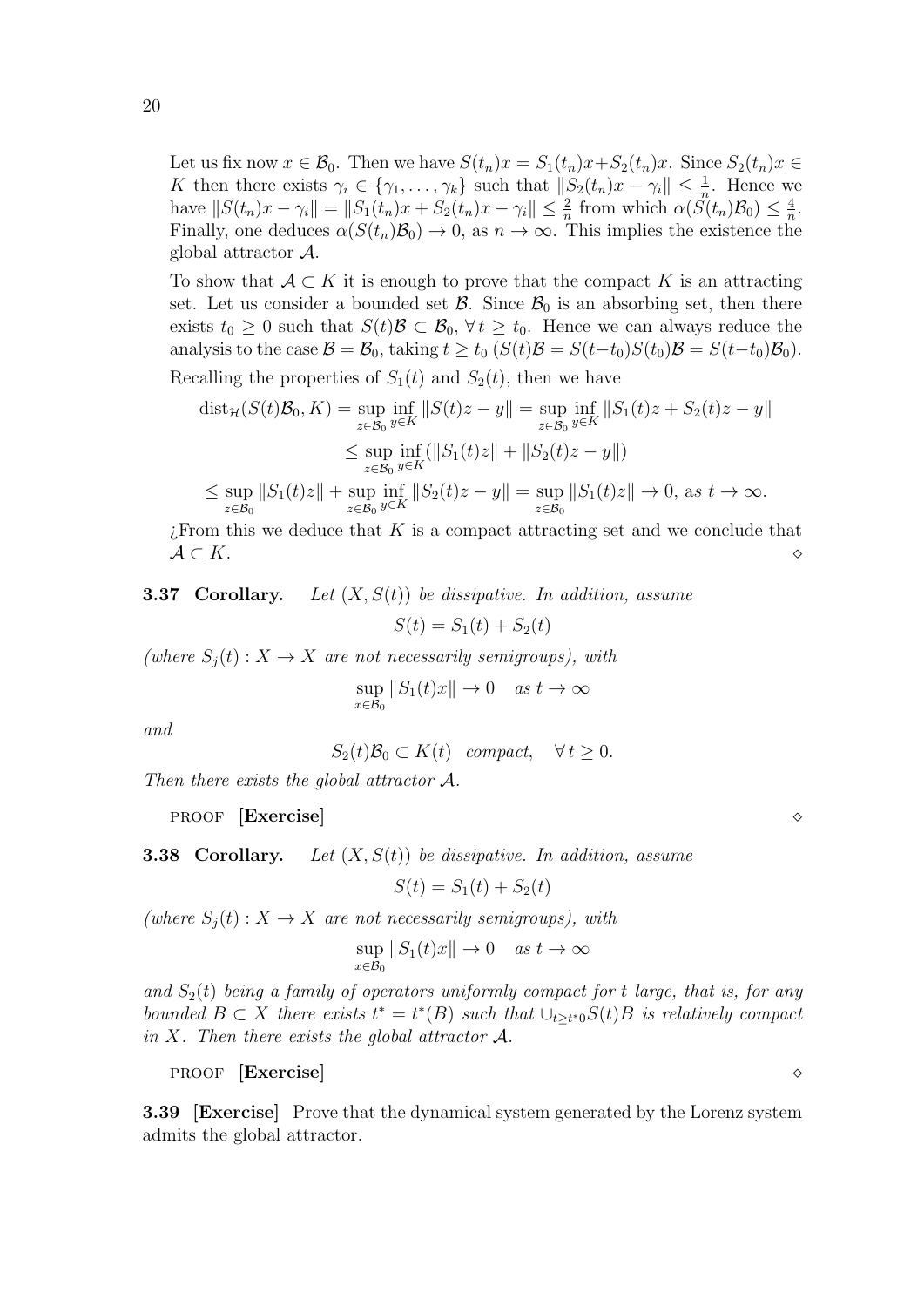#### Dynamics on the attractor

We explain in which sense the global attractor determines the longterm dynamics of the system. We discuss the particular (but sufficiently general) case when the semigroup is jointly continuous. Loosely speaking, what happens is that if we consider a trajectory departing from a point  $x \in X$ , after a sufficient time it will "look like" some trajectory on the attractor for a long time.

**3.40 Theorem.** Assume  $S(t)$  is jointly continuous, that is,

 $(t, x) \mapsto S(t)x \in C([0, \infty) \times X, X)$ 

and let A be the global attractor of  $(X, S(t))$ . Then, for every  $x_0 \in X$ , every  $\varepsilon > 0$ , and every  $T > 0$  there exist  $\tau = \tau(\varepsilon, T)$  and  $a_0 \in \mathcal{A}$  such that

$$
||S(t + \tau)x_0 - S(t)a_0|| \le \varepsilon, \qquad \forall \ t \in [0, T].
$$

**PROOF** By force of Exercise 1.2, there exists  $\delta = \delta(\varepsilon, T) > 0$  such that, taking  $x_0 \in X$  and  $a \in \mathcal{A}$ , then

$$
||x_0 - a|| \le \delta \quad \Longrightarrow \quad ||S(t)x - S(t)a|| \le \varepsilon, \quad \forall \, t \in [0, T].
$$

Since  $A$  is the global attractor, then

$$
\lim_{t \to \infty} \text{dist}_{\mathcal{H}}(S(\tau)x_0, \mathcal{A}) = 0.
$$

Then there exists a time  $\tau \geq 0$  such that  $dist_{\mathcal{H}}(S(\tau)x_0, \mathcal{A}) \leq \delta$  and then  $\inf_{a \in \mathcal{A}} ||S(\tau)x_0 - a|| \leq \delta.$ 

Since A is compact, then there exists  $a_0 \in \mathcal{A}$  such that  $dist_{\mathcal{H}}(S(\tau)x_0, \mathcal{A}) \leq \delta =$  $||S(\tau)x_0 - a_0|| \leq \delta$  Considering the two trajectories having initial data at time  $t = 0$  the values  $S(\tau)x_0$  and  $a_0$ , then we get

$$
||S(t+\tau)x_0 - S(t)a_0|| \le \varepsilon, \qquad \forall \ t \in [0, T].
$$

 $\Diamond$ 

#### Gradient systems and equilibrium points

We now want to examine in more detail the set  $\mathcal E$  of equilibrium points of  $S(t)$ . Due to the continuity of  $S(t)$ ,  $\mathcal E$  is a closed set. Also, if there is the global attractor A, then  $\mathcal{E} \subset \mathcal{A}$ . We already mentioned that the knowledge of  $\mathcal{E}$  is not sufficient to understand the whole asymptotic dynamics. Here we consider a special class of dynamical systems, the so-called gradient systems.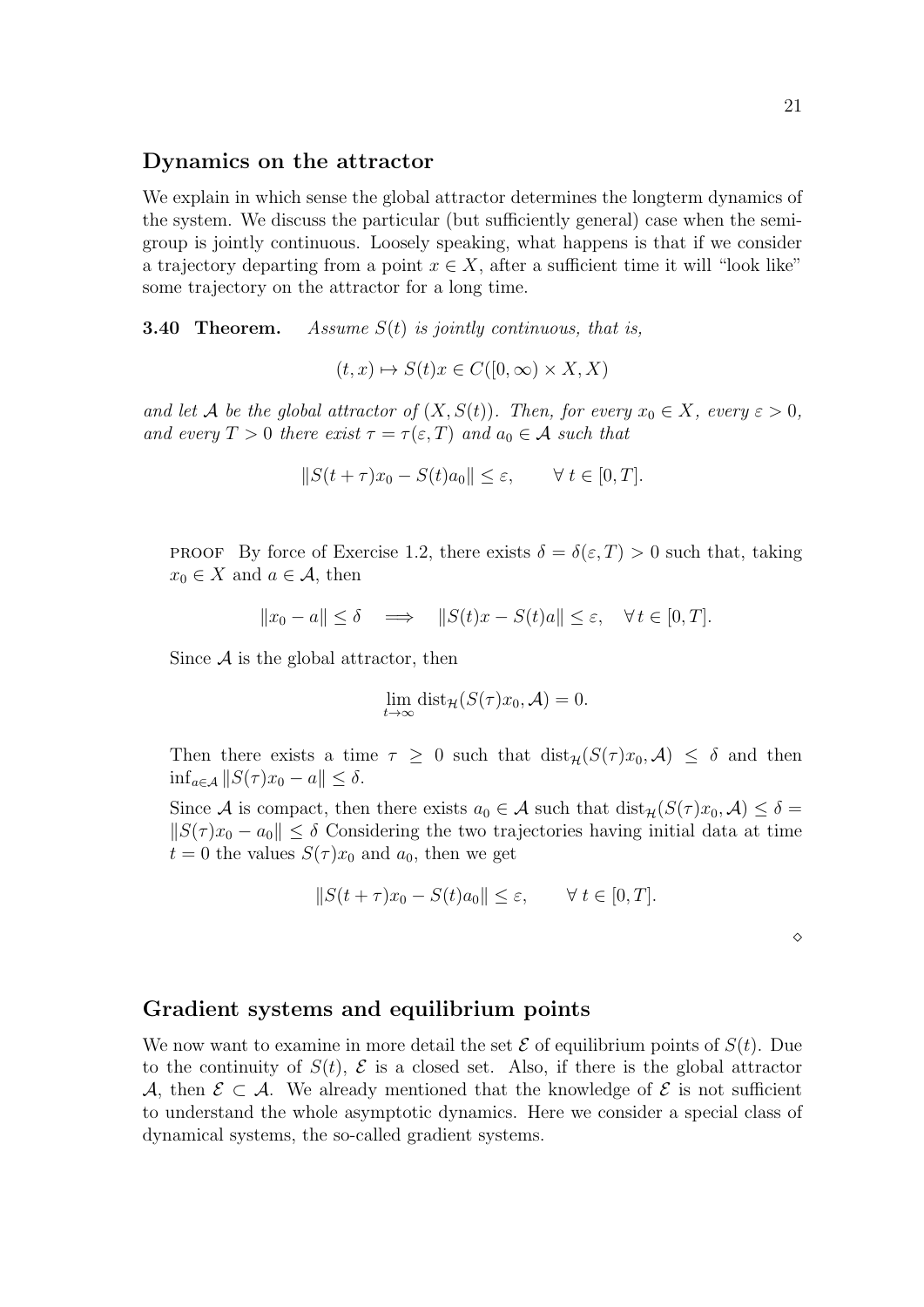The following definitions and results hold if we replace the whole space X with a closed set  $X_0 \subset X$  that is invariant for  $S(t)$ . Clearly, in order to have information on the longterm dynamics, the set  $X_0$  should not be too small. Certainly it should contain the set  $\mathcal E$  and, if it exists, the global attractor  $\mathcal A$ .

**3.41 Definition.** A function  $\Phi \in C(X, \mathbb{R})$  is said a *Lyapunov function* for  $S(t)$  if

- (i)  $\Phi(S(t)x) \leq \Phi(x)$  for all  $x \in X$  and  $t \geq 0$ ;
- (ii)  $\Phi(S(t)x) = \Phi(x)$  for all  $t > 0$  implies that  $x \in \mathcal{E}$ .

If  $(X, S(t))$  has a Lyapunov function, then  $(X, S(t))$  is called a *gradient system*.

**3.42** [Exercise] Let  $\Phi$  satisfy (i). Then the function  $t \mapsto \Phi(S(t)x)$  is decreasing for all  $x \in X$ .

Notice that condition (ii) above implies that a gradient system cannot have periodic trajectories.

**3.43** Theorem. Let  $(X, S(t))$  be a gradient system. Let  $x \in X$  be such that

$$
\lim_{t \to \infty} \alpha \left( \bigcup_{\tau \ge t} S(\tau) x \right) = 0
$$

(this is clearly true for all  $x \in X$  whenever the global attractor A exists). Then  $\mathcal{E} \neq \emptyset$  and  $\omega(x) \subset \mathcal{E}$ . Moreover, if  $\mathcal{E}$  is discrete (i.e., with no cluster points) then  $\omega(x) \in \mathcal{E}.$ 

Before going to the proof, let us notice that if  $S(t)$  is a gradient system with a global attractor  $A$ , then

$$
\mathcal{E} = \bigcup_{x \in X} \omega(x).
$$

This should tell the difference between taking the union of the  $\omega$ -limits of all the points of a bounded set in place of the  $\omega$ -limit of the whole set.

proof The sets

$$
\mathcal{B}_t = \overline{\bigcup_{\tau \geq t} S(\tau) x}
$$

are nonempty, closed, connected, nested, and

$$
\lim_{t\to\infty}\alpha(\mathcal{B}_t)=0.
$$

So by (K.4) the set

$$
\omega(x) = \bigcap_{t \geq 0} \mathcal{B}_t
$$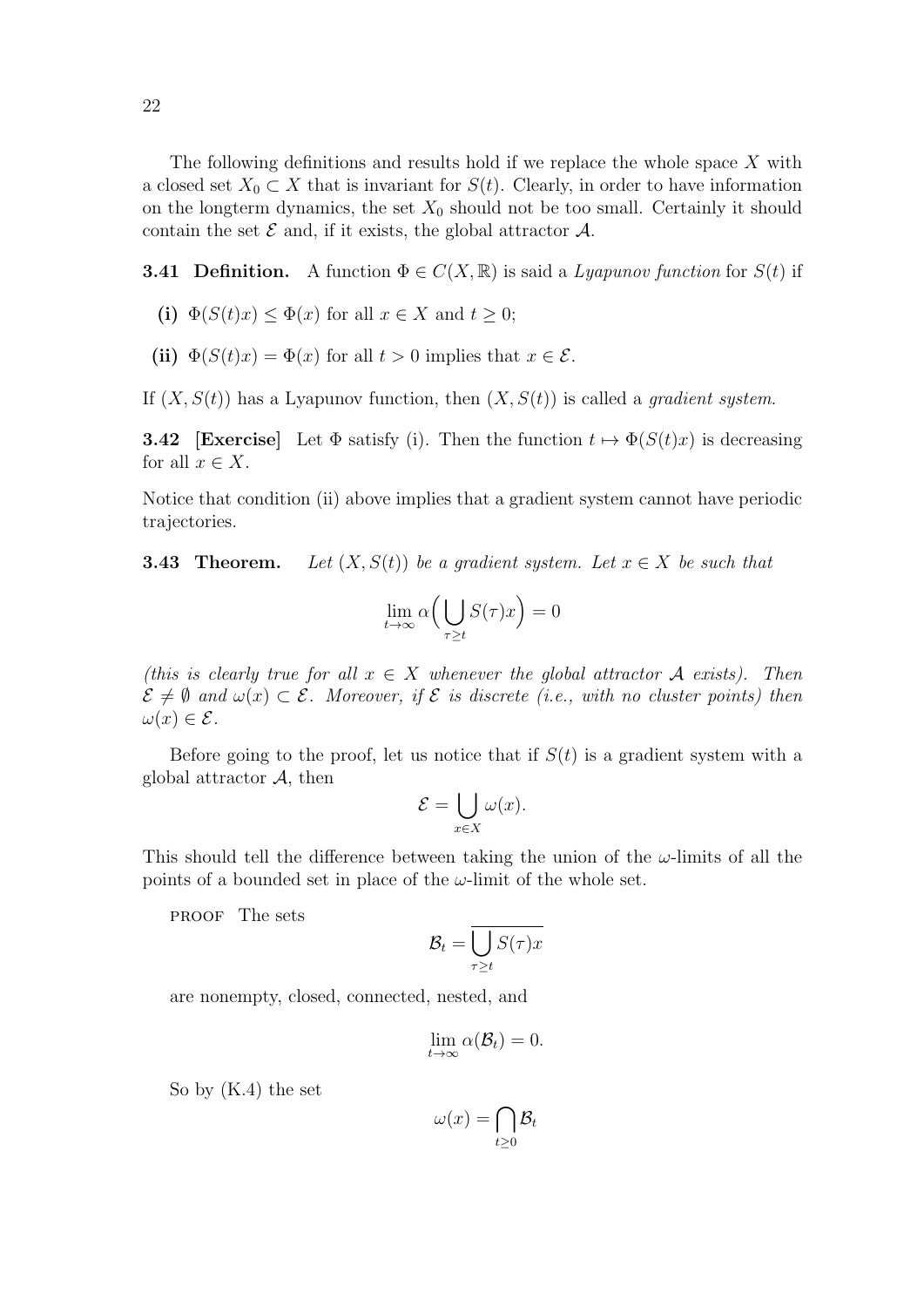is nonempty, compact and connected. Let now  $z \in \omega(x)$ . Then there exists  $t_n \to \infty$  such that  $S(t_n)x \to z$ . Exploiting the Lyapunov function  $\Phi$ , we get

$$
L = \lim_{t \to \infty} \Phi(S(t)x) = \lim_{n \to \infty} \Phi(S(t_n)x) = \Phi(z).
$$

In particular we conclude that  $\Phi(w) = L$  for all  $w \in \omega(x)$ . The invariance of  $\omega(x)$  then implies that

$$
\Phi(S(t)z) = L, \qquad \forall \ t \ge 0
$$

that is,  $z \in \mathcal{E}$ . Finally, if  $\mathcal E$  is discrete, then  $\omega(x)$ , which is connected, can meet only a connected component of  $\mathcal{E}$ , thus  $\omega(x) \in \mathcal{E}$ .

**3.44** [Exercise] Let  $S(t)$  be a gradient system on R that possesses a global attractor A. Setting  $m = \min \mathcal{E}$  and  $M = \max \mathcal{E}$ , prove that  $\mathcal{A} = [m, M]$ .

**3.45 Example.** Let  $G \in C^2(\mathbb{R})$  and consider the dynamical system on  $\mathbb{R}$  generated by

$$
x'(t) = G'(x(t)).
$$

We show that this is a gradient system. Set

$$
\Phi(x) = -G(x), \qquad x \in \mathbb{R}.
$$

Notice that, if  $x(t)$  is the solution,

$$
\frac{d}{dt}\Phi(x(t)) = -G'(x(t))x'(t) = -[G'(x(t))]^{2}.
$$

Therefore  $\Phi(x(t))$  is decreasing in t. Moreover, if

$$
\Phi(x(t)) = \Phi(x(0)), \qquad \forall \ t \ge 0
$$

this entails

$$
x'(t) = G'(x(t)) = 0, \qquad \forall \ t \ge 0
$$

i.e.,  $x$  is an equilibrium point.

Apparently, the set  $\mathcal E$  gives few information on the attractor. However, there is a way to recover the attractor from  $\mathcal{E}$ . Indeed, for gradient systems, all and only the trajectories which extend to complete trajectories "departing" (at  $-\infty$ ) from  $\mathcal E$ locate the whole attractor.

**3.46 Definition.** The *unstable manifold* of  $\mathcal{E}$  is defined by

$$
W^{U}(\mathcal{E}) = \begin{cases} y(0) : y \text{ is a complete trajectory} \\ \text{of } S(t) \text{ and } \lim_{t \to \infty} ||y(-t) - \mathcal{E}|| = 0 \end{cases}.
$$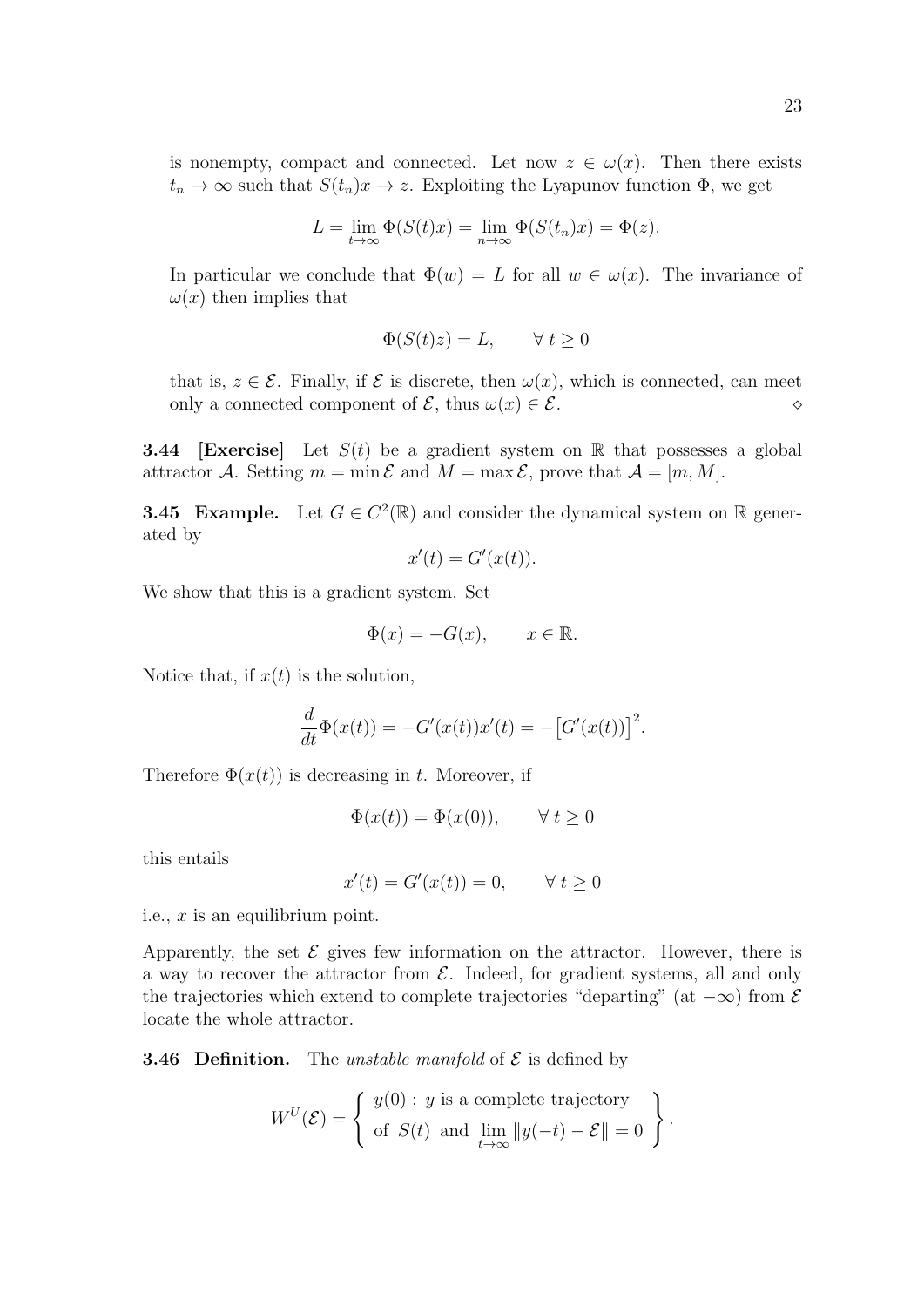In an analogous manner, the unstable manifold of a point  $x \in \mathcal{E}$  is

$$
W^{U}(x) = \begin{cases} y(0) : y \text{ is a complete trajectory} \\ \text{of } S(t) \text{ and } \lim_{t \to \infty} ||y(-t) - x|| = 0 \end{cases}.
$$

If  $S(t)$  is not injective on X, then there might be more complete trajectories arriving at a given point. However notice that  $W^U(\mathcal{E})$  is not empty if  $\mathcal E$  is not empty. Indeed, if  $x_0 \in \mathcal{E}$ , then the constant function  $y(t) = x_0$  is certainly a complete (bounded) trajectory.

**3.47** Theorem. Let  $(X, S(t))$  be a gradient system with admits the global attractor  $A$  and a Lyapunov function  $\Phi$ . Then

$$
\mathcal{A} = W^U(\mathcal{E}).
$$

Moreover if  $\mathcal E$  is a finite set, then

$$
\mathcal{A} = \bigcup_{x \in \mathcal{E}} W^U(x).
$$

Notice that since  $\mathcal E$  is contained in  $\mathcal A$ , then it is compact. Therefore saying that  $\mathcal E$ is discrete or finite is the same thing.

PROOF The inclusion  $A \supset W^U(\mathcal{E})$  follows directly from the characterization of A given in Theorem 3.22 (due to the presence of the attractor, the elements of  $W^{U}(\mathcal{E})$  are in fact complete *bounded* trajectories [Exercise]).

Let then  $x \in A$ , and let y be a complete bounded trajectory of  $S(t)$  such that  $y(0) = x$ . Consider the set

$$
\gamma(x) = \bigcap_{t \ge 0} \mathcal{B}_t
$$
 where  $\mathcal{B}_t = \overline{\bigcup_{\tau \ge t} y(-\tau)}$ .

Notice that  $\mathcal{B}_t \subset \mathcal{A}$ , hence  $\mathcal{B}_t$  is compact. So  $\gamma(x)$ , a nested intersection of compact sets, is nonempty and compact. Let  $z \in \gamma(x)$ . Then there is  $t_n \to \infty$ such that

$$
y(-t_n) \to z
$$
,  $(n \to \infty)$ .

This bears

$$
\Phi(y(-t_n)) \to \Phi(z), \qquad (n \to \infty).
$$

But  $\Phi(y(-t))$  is increasing as  $t \to \infty$ . Indeed, if  $\tau > 0$ ,

$$
\Phi(y(-t+\tau)) = \Phi(S(\tau)y(-t)) \le \Phi(y(-t)).
$$

Hence

$$
L = \lim_{t \to \infty} \Phi(y(-t)) = \Phi(z).
$$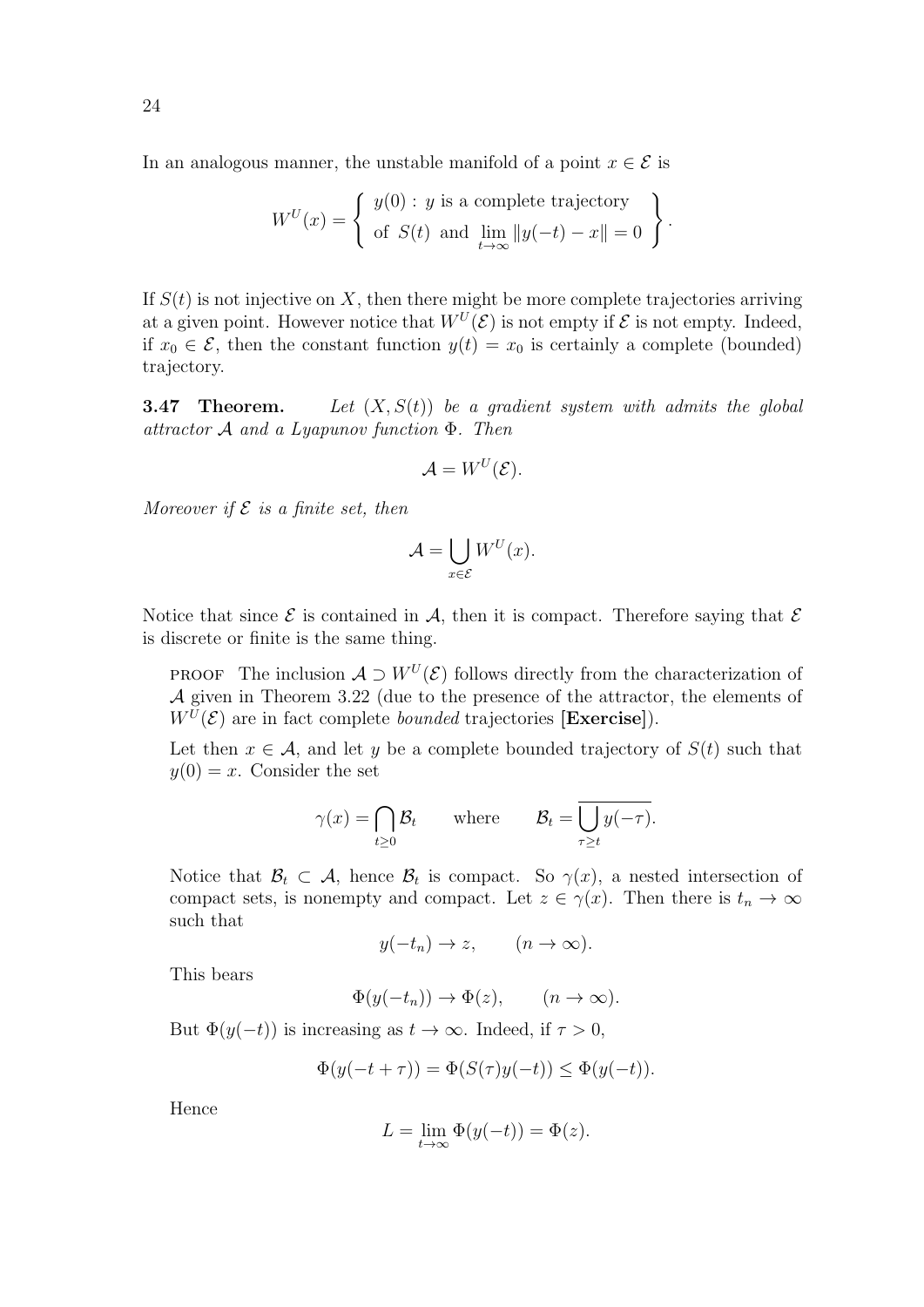On the other hand, for any fixed  $t \geq 0$ , we have

$$
S(t)y(-t_n) = y(-t_n + t) \to S(t)z, \qquad (n \to \infty)
$$

and therefore

$$
L = \lim_{n \to \infty} \Phi(y(-t_n + t)) = \Phi(S(t)z)
$$

which yields  $z \in \mathcal{E}$ . We have proved that  $\gamma(x) \subset \mathcal{E}$ . We are left to show that

$$
\lim_{t \to \infty} \|y(-t) - \mathcal{E}\| = 0.
$$

Indeed, if not, there are  $\varepsilon > 0$  and  $t_n \to \infty$  such that

$$
||y(-t_n)-\mathcal{E}|| \geq \varepsilon.
$$

Since  $y(-t_n) \in \mathcal{A}$ , due to compactness, we have that, up to a subsequence,  $y(-t_n) \to w$ . But this means that  $w \in \gamma(x)$ , and consequently  $w \in \mathcal{E}$ . Thus

$$
\lim_{n \to \infty} ||y(-t_n) - \mathcal{E}|| = ||w - \mathcal{E}|| = 0
$$

leading to a contradiction. Finally, if  $\mathcal E$  is finite, it is immediate to see that

$$
W^U(\mathcal{E}) = \bigcup_{x \in \mathcal{E}} W^U(x).
$$

This concludes the proof.  $\Diamond$ 

3.48 [Exercise] Discuss again the ODE

$$
x' = x - x^3
$$

on account of the above result.

**3.49** [Exercise] Let  $(X, S(t))$  be a gradient system, with Lyapunov function  $\Phi$ , that possesses the global attractor A. Assume also that  $\mathcal{E} = \{x_0\}$ . Prove that  $\mathcal{A} = \{x_0\}.$  [Hint: Given any complete trajectory  $y(t)$ , observe that  $\Phi(y(t))$  is a decreasing function].

#### Some additional topics

Further developments of the theory not treated here, such as Hausdorff and fractal dimension of global attractor, stability of the attractor, exponential attractors, inertial manifolds, and nonautonomous dynamical systems, may be found in the references.